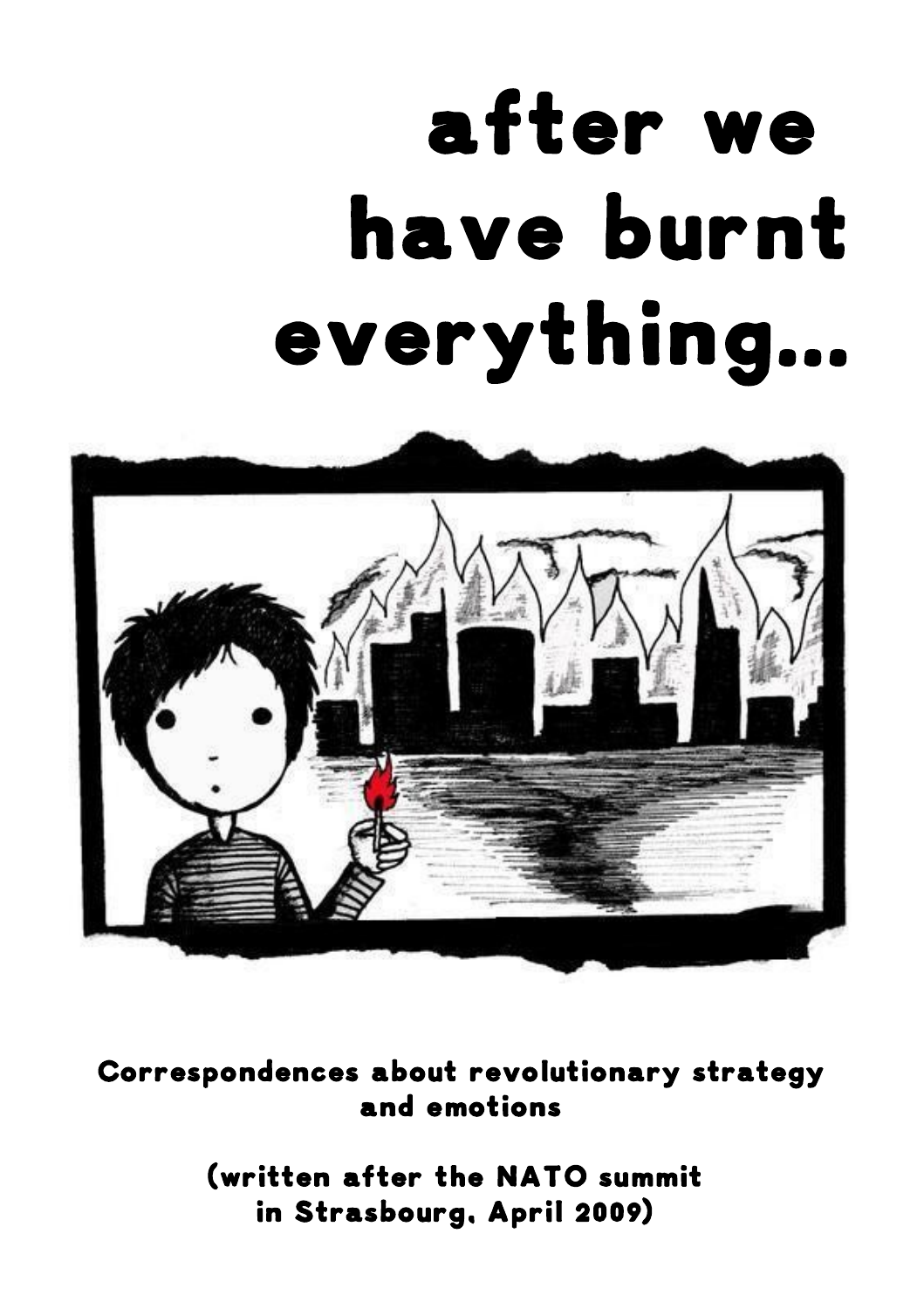*@nti-copyright 2009*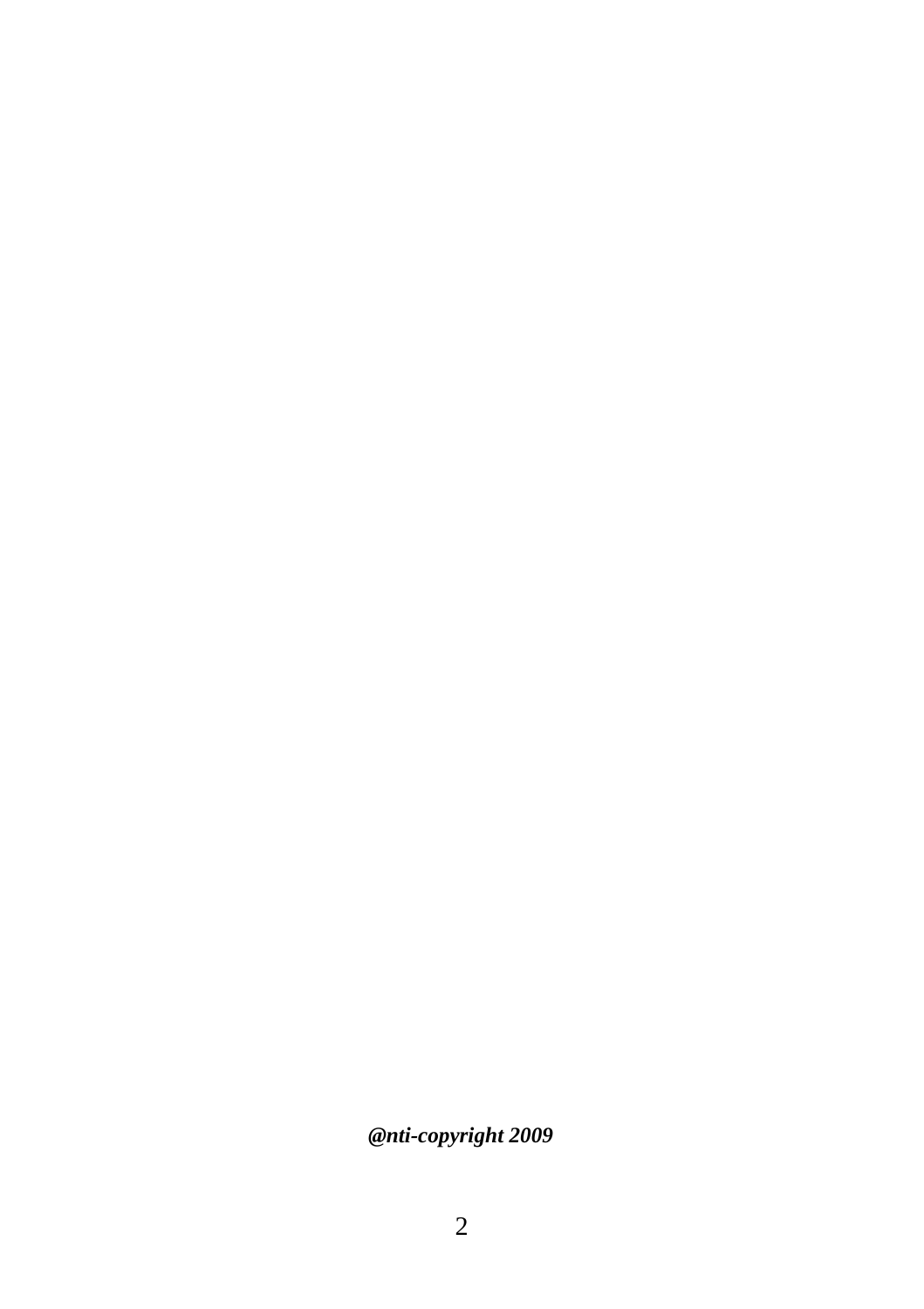## page 3 – letter

## page 10 – interlude

page 11 - responses (selected extracts)

page 20 – appendix "otan en emportent les black blocs" (a black block communique, Strasbourg, April 2009)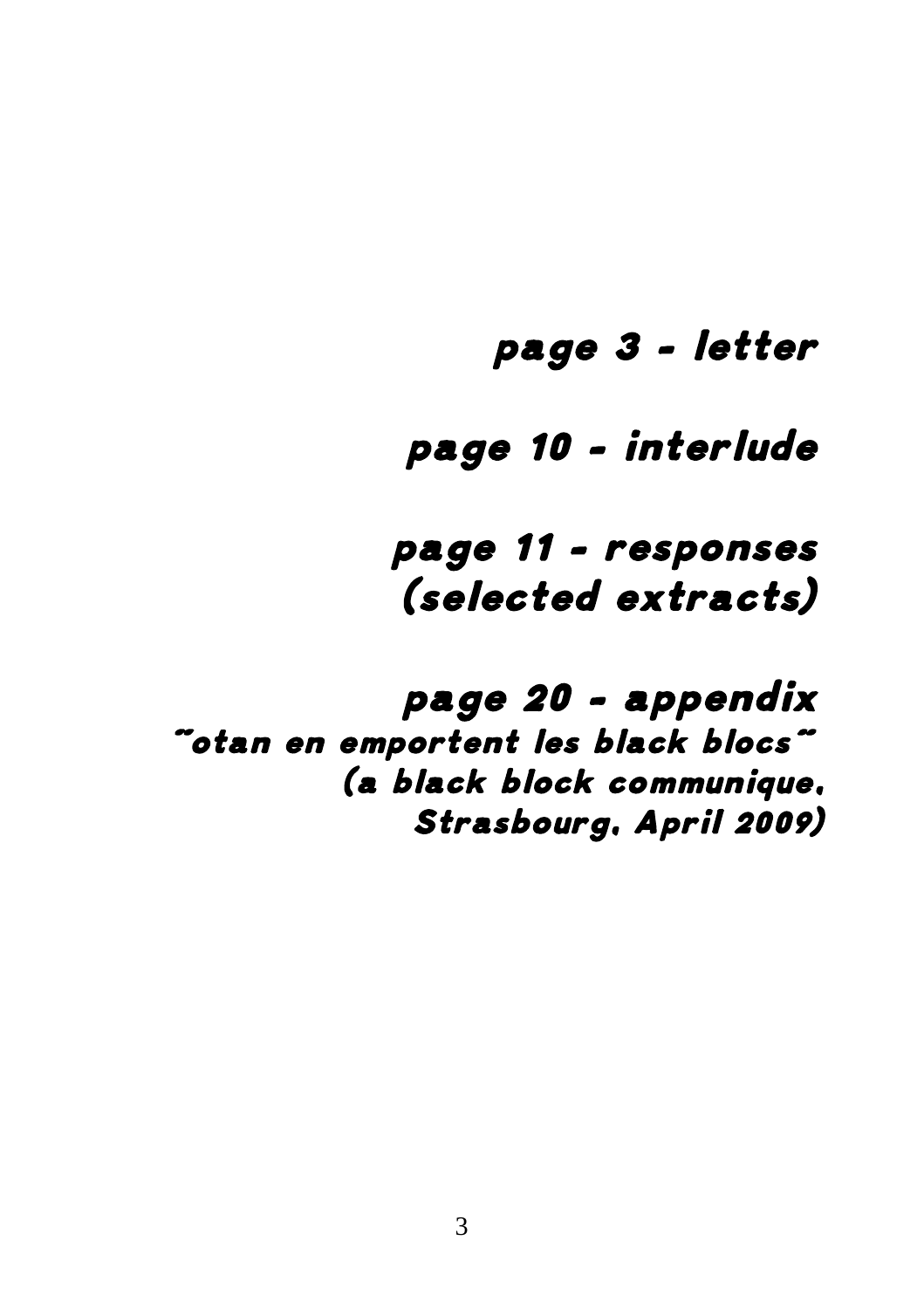

For ten years I have run with the black bloc, seizing every chance, every moment we were strong enough, to run riot and fill the air with the sound of breaking glass and baton rounds, and the heady smells of adrenaline, gasoline, testosterone and teargas. For ten years I have stood up for the "diversity of tactics" and pushed for radicalization: from social movement to social struggle to social war. So this text is difficult for me to write...

During the days in Strasbourg I was always in or close to the black bloc-style actions, because that is where my affinity lies. For me it was appropriate to react to Police complicity in yet another death, this time at the G20 demonstrations in London; we were right to be angry at the way the demonstration in Strasbourg was relegated to an abandoned industrial estate and divided by thousands of riot police across the French-German border; I supported the decision to fight the police to try to break out of the space they had pushed us into with their negotiations and their crowd control weapons, and to try to take our actions somewhere more meaningful; and it filled me with joy to see the border post burn.

Even the Ibis Hotel action made me smile. It is a more complex issue: I don't think our actions on Saturday (or possibly ever?) are worth risking someone being seriously hurt for. However, I understand that no one was hurt in the action, and it is important to remember that the Hotel was part of the NATO summit, one of five Hotels in Strasbourg publicly set aside to house the thousands of journalists there to cover the "celebrations", and a place from which police were spying on the demonstrators. So, even if we ignore the fact that Ibis profit from the deportations of *sans papier*, it is difficult to say that it was not a legitimate target.

But despite all that, the experience of that week left me feeling uncomfortable, alienated and confused. We took advantage of a peace march to make it look like war... We used the camp space, ate the food, and shat in the toilets. But, compared to previous selfmanaged events and camps, our participation in the village life was mostly limited to drinking beer, hiding in closed action meetings, or fighting the cops around the campsite, building burning barricades, and making it look like war... And through it all I found myself questioning more and more how our actions relate to our politics, ourselves, our interactions and our values.

I am not saying that we were wrong to behave the way we did. I have long been critical of the tendency to pour so much energy into building up "activist service industries" (legal support, medical teams, camp organisation, independent media, etc) until there is almost no one left to do the (in the end mostly symbolic) actions. In that sense,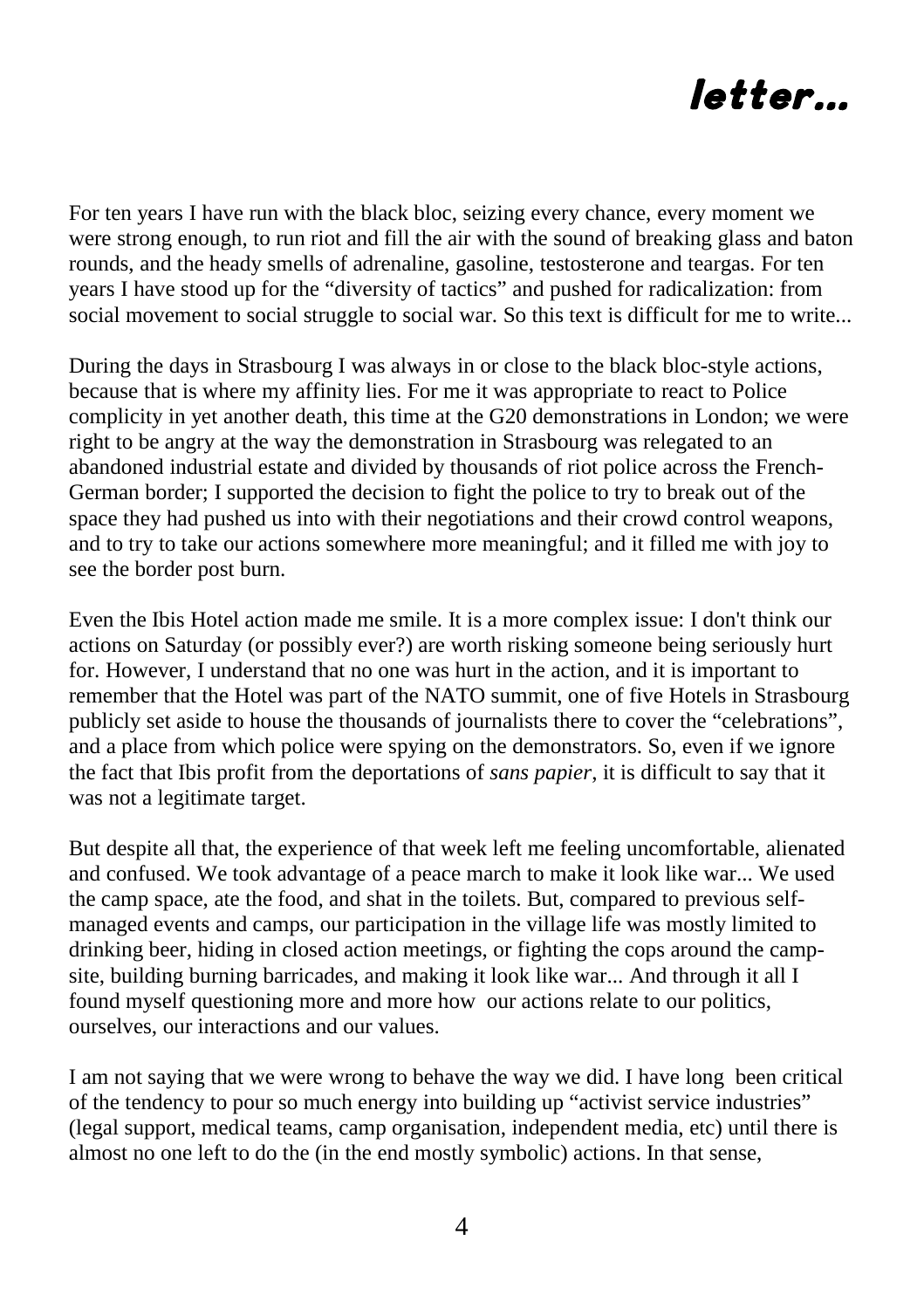Strasbourg was a welcome change. But our arrogance disturbed me. There was no interest in participating, explaining, or at least showing some recognition of being part of a common dynamic, where people focussing on different things makes it possible for the whole action to happen and be powerful. The focus, perhaps the only interest, was in violent confrontation. And we seem to look down on anyone who questions or does not immediately understand why we think and act the way we do.

As usual, in the days after the demonstration in Strasbourg, the leaders of the dead-inthe-water political parties of the left denounced and disassociated themselves from the "violent minority" and the pacifists decried their actions "ruined" by hooligans with no political ideas. It is always frustrating to read those comments, and it easily creates the "them and us" divide that enables us to despise the "democrats" and "reformists" who take their symbolic actions and then go back to a comfortable bourgeois life. But at the same time I was embarrassed by the lack of respect or interest shown by the black bloc for the other participants in the anti-NATO actions, particularly because while they could do their actions without us, we could not have done our actions without them.

Sure, we are sexy, all dressed in black, striking yet another riot-porn pose for the cameras. But we really were only a small part of a big whole. It is ironic that the black bloc, who criticise the media so much, are also the first to accept the hype that makes breaking windows and burning garbage the only focus of the day. It is important to recognize that if it were not for the infrastructure provided by the camp organizers (which we mostly consumed), if it were not for the extremely hard work done by the legal team, which included negotiations with the police and creating legal and political pressure (which we scorn), and if it were not for the political and physical protection offered by the presence of thousands of protesters many of whom have political views and ways of acting different from our own, it would not have been possible to burn the border, destroy the cameras, or attack the police in the way that we did.

I saw groups of pacifists, elderly people, people with children, running terrified from tear gas, flash-balls and stones (because there are always people who don't look who they are throwing at, or idiots who throw from the back and usually just hit the first line of protesters!) And for the first time I wondered what it must feel like to be on the outside of the black bloc.

We organised in whispered meetings in small, closed, paranoid groups. If you are not on the inside there is almost no possibility to participate. Yet we take our actions into spaces (like the demonstration) where they directly affect people who have had no opportunity to dialogue, to doubt, to debate or to decide. And we expect them to assume the consequences. We expect them not to publicly criticise, but we give them very little opportunity to criticise in private. We expect them not to disassociate from something they were not, in fact, involved in planning or perpetrating. We expect them to respect our political position and forms of action, while we often behave in ways that suggest we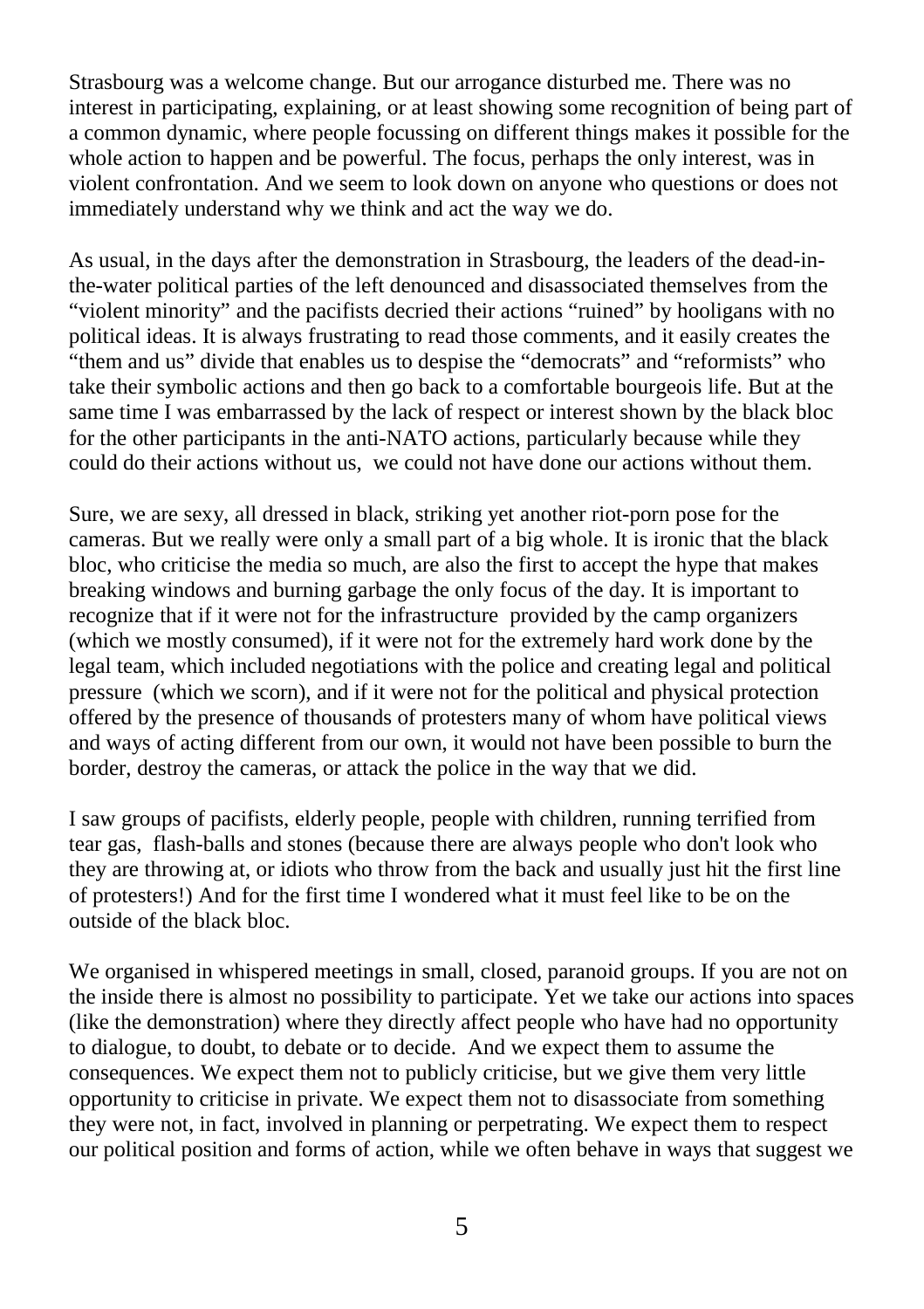have no respect for or interest in theirs.

I am not a hippy. I am not a pacifist. I do not believe the State, the corporations, the Armies and Police, will one day, if exposed to enough information or enough persuasion, be convinced to put down their arms, their power, their assault on the earth and those who populate it. I do not think peaceful protest "works". Actually neither am I convinced that violent action "works", since our violence will always be less than theirs by dint of their access to new technologies, manpower and weapons. But I am prepared to do both since struggle we must, or give up.

I feel maybe I am older than a lot of the people who were in the black bloc in Strasbourg. I come from the generation that took to the streets and fought for the sheer mad joy of it in the mid-1990s. I guess I come from an age of innocence: before the death of Carlo Giuliani, before they called us terrorists, before all our creativity was swallowed into the meaninglessness of the "mass movement" at the Heiligendamm blockades, or the political emptiness of the ESF. I remember a time when we trusted, and sometimes we even felt like we had something to win. In that context, the "diversity of tactics" meant a willingness to consider all the forms of action available to reach our aims. But for that, we had to have aims...

One thing that alienated me in Strasbourg was that I was no longer sure what our aims were. The people involved in black bloc tactics did not seem interested in the blockades of the summit, or in other, less predictable actions; only in the demonstration. According to our own analysis, demonstrations are a poor substitute for "direct action". But we put our energy into creating the space, or the *situation,* where we could riot (even if the only place we could do that was in an empty industrial estate miles from anywhere). The success or failure of the action, it seems, can be measured by how many rocks were thrown, how many bins were burnt, how much glass was broken, or how many cops were injured.

Riot ceases to be a tactic and becomes an end in itself. We do not need political arguments to defend or define our actions. Our actions *are* our political arguments: they require no more context than capitalism itself in all its forms, and they speak for and define themselves.

Which in some ways is good. Politics should come from the gut, not just from the head. But if we only use poetic, insurrectionist calls to arms such as *apell (call)* or *ai ferri corti* (*at daggers drawn*) to define what we do, then we end up abstracting our actions from reality. When I got home I re-read a book I'd read a long time ago, *The Demon Lover: On the sexuality of terrorism*, by Robin Morgan (ex-Weathermen). She describes the process of radicalising struggles as: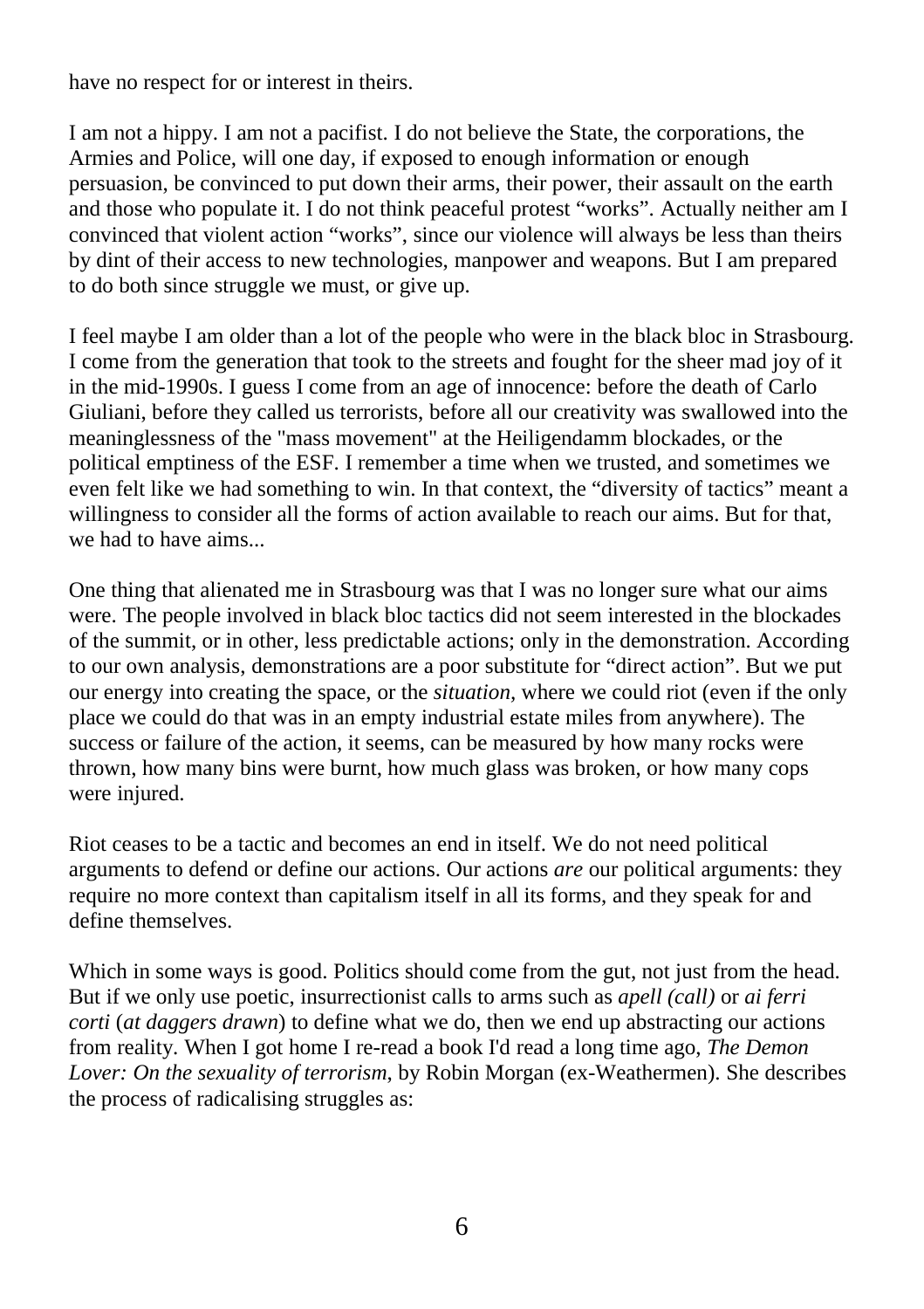"...leading to an ends-justify-the-means attitude. As abstractions proliferate, the original issues are likely to be forgotten entirely...Rhetoric, 'turf', tools and weapons, uniforms, become fetishes of the manhood identity...The shift from living for a cause  $-$  e.g. fighting to enhance quality of living - to *dying* for a cause now locks into place. Violence. Those who question it are traitors...A politics of hope has become a politics of despair. The goal is now too abstract to be attainable, nor can manhood be satisfied by less. Cynicism sets in, as does the strategy of provocation and polarisation. What once aimed for a humanistic triumph now aims for a purist defeat. The State obliges."

It is a bleak picture she paints, of political violence as a dead-end street; by embracing violence, she says, we condemn ourselves to reproduce patterns of patriarchy, authority and masculine value systems in our actions, collectives and relationships until the bitter end. I rejected this book as pacifist garbage when I first read it, but now it makes me think.

Sometimes it feels like our weakness, lack of direction, and lack of advance, creates a culture where we close ourselves into a political aesthetic (not even an ideology!) and limit what we can do, what we can say, and what forms of action are militant enough to be acceptable. We close ourselves off from complexity. We leave no room for doubts or questions. There is no assembly, no forum, no spokespeople, so our only form of political communication is our actions and the images they project. We create ourselves in the image of the black-clad urban guerilla; we give symbolic meaning to what is often only violent indirect action (as opposed to non-violent direct action) by creating the momentary image of the civil war that capitalism wages on life... But we should be able to be honest and sincere about the content of what we do, otherwise we will end up being all about image.

*Under the shade of an oak tree we talk in whispers. My jaw is tight with the thrill of conspiracy, and with... pride. The secrecy and self importance that surrounds this group is infectious. In my pent up frustration at the ever deepening desert of the existent I am won over by their power, their language, and their arrogant conviction that they are right. My need to do something, anything, is seduced by their militance. I am honoured that they are talking to me, and I want to prove myself worthy of being part of this secret, self-important thing. So I learn fast, to speak this language of violence with confidence and hide my doubts and ambivalence like they do... but today I look at the faces of my compañeros, tight lipped and quick to disapprove, quick to condemn this or that breach of security, failure of militancy, or simple show of weakness. And I find an unexpected, stubborn and anti-authoritarian urge to say out loud "I am scared."*

And maybe it is because I am getting older (and I see that the faces around me change: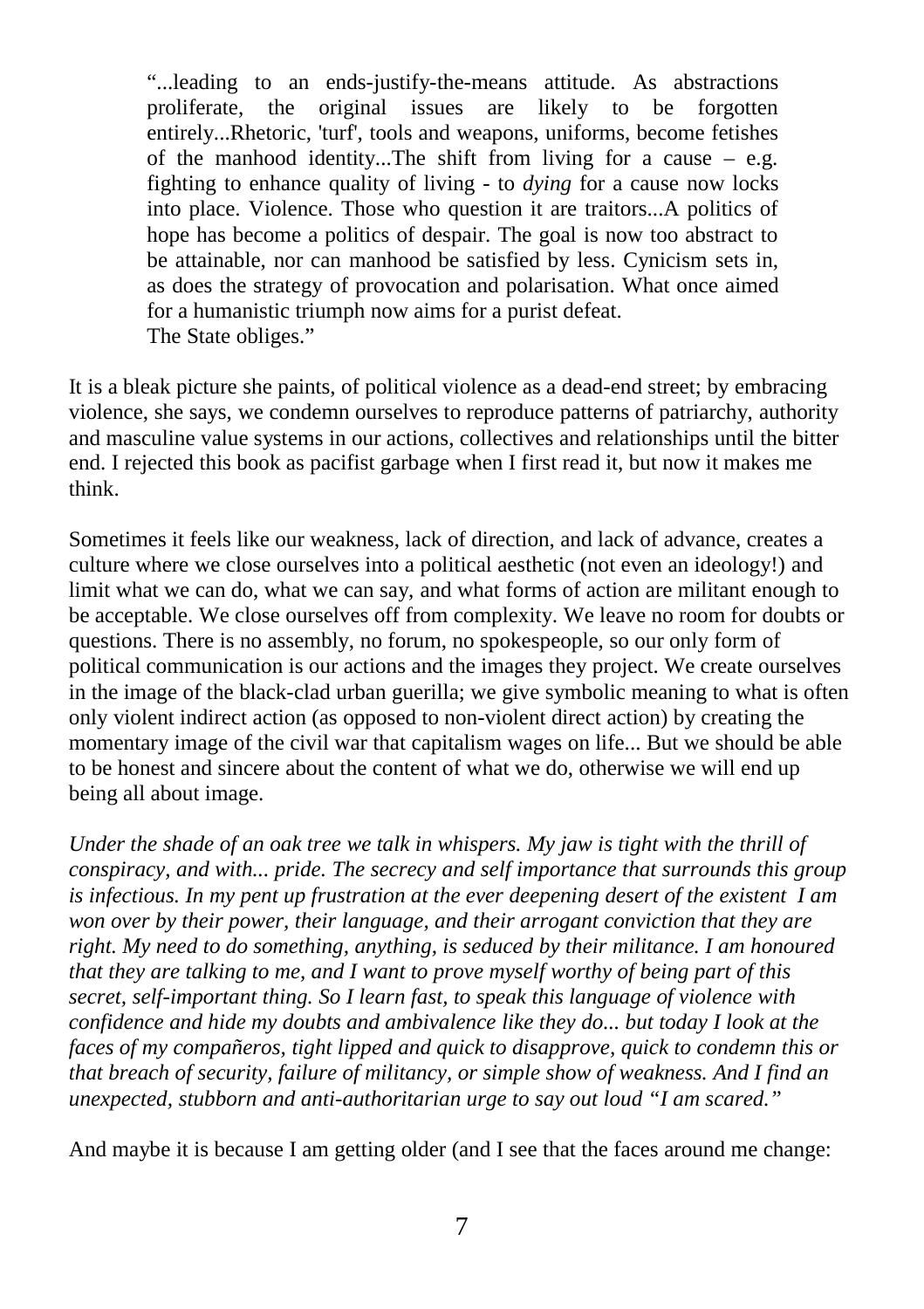people get tired, burn out, disappear, while the average age of the kids taking to the street stays the same). Or maybe it is because beneath my black hood, and behind my mask, I am still a woman. And, like it or not, as a woman I worked hard for my militant credentials, said the right things, and proved myself time and time again through trial by fire. But the masculine, insurrectionist values of unswerving ideological conviction and willingness to hurt for the cause do not always come naturally to me.

And if we are not really honest with ourselves, if we continually hide our feeling of weakness, despair and intimacy behind masks and militant posturing, then we limit ourselves, stop ourselves from examining our true position and from exploring where we can go next. We are not winning, we are losing. But only when we recognise and understand the problem, can we begin to search for a solution. I am writing this text because I feel we need to communicate something more than the arrogance of youth and the image of war.

For me it was exciting to be on the streets with the boys from the *banlieu*, racing about on their motor-scooters, given strength by our presence to take back streets that should have been theirs from the start. It was a rush to confront the cops together. Violence can (and in that case, did) unite us and help to build relationships. I doubt those boys would have been very interested if we had marched as a peaceful demo through their neighbourhood and given out flyers about NATO.

Nevertheless, from time to time I was disturbed by an edge I felt to the atmosphere. It was present on the street, and even more so in the camp, where sharpened by drink and drugs, it broke out from time to time into small macho dog-fights to establish the hierarchy of the day... Perhaps I am not nihilist enough (or perhaps it is because I am a woman?), but I struggle with the contradictions in this.

I want to reach out of our *milieu* to contact, to interact and to act with others, find the common ground to strike out together at the neon-lit plastic-wrapped prison of our everyday lives. But if we uncritically fetishise the street gang, the *banlieu,* the incarnation of "people's rage"; if we turn our actions over to a culture of violence and give them no content at all, then we are no different from the football crews and street gangs who set a time and place for a staged fight. (Saturday afternoon at the demo, instead of after the game!) To put it simply, there are dynamics, values and behaviours that I am not interested in reproducing, however "street" they may be.

I am intrigued as to why certain people are attracted to particular types of political thought and action. I know for myself how seductive I find the uniform of the *autonomen*, how excited I get by a black bloc, how much I like covert actions. But what are the aesthetic, cultural and gender values underlying this attraction, where do they come from, where do they lead and who do they serve?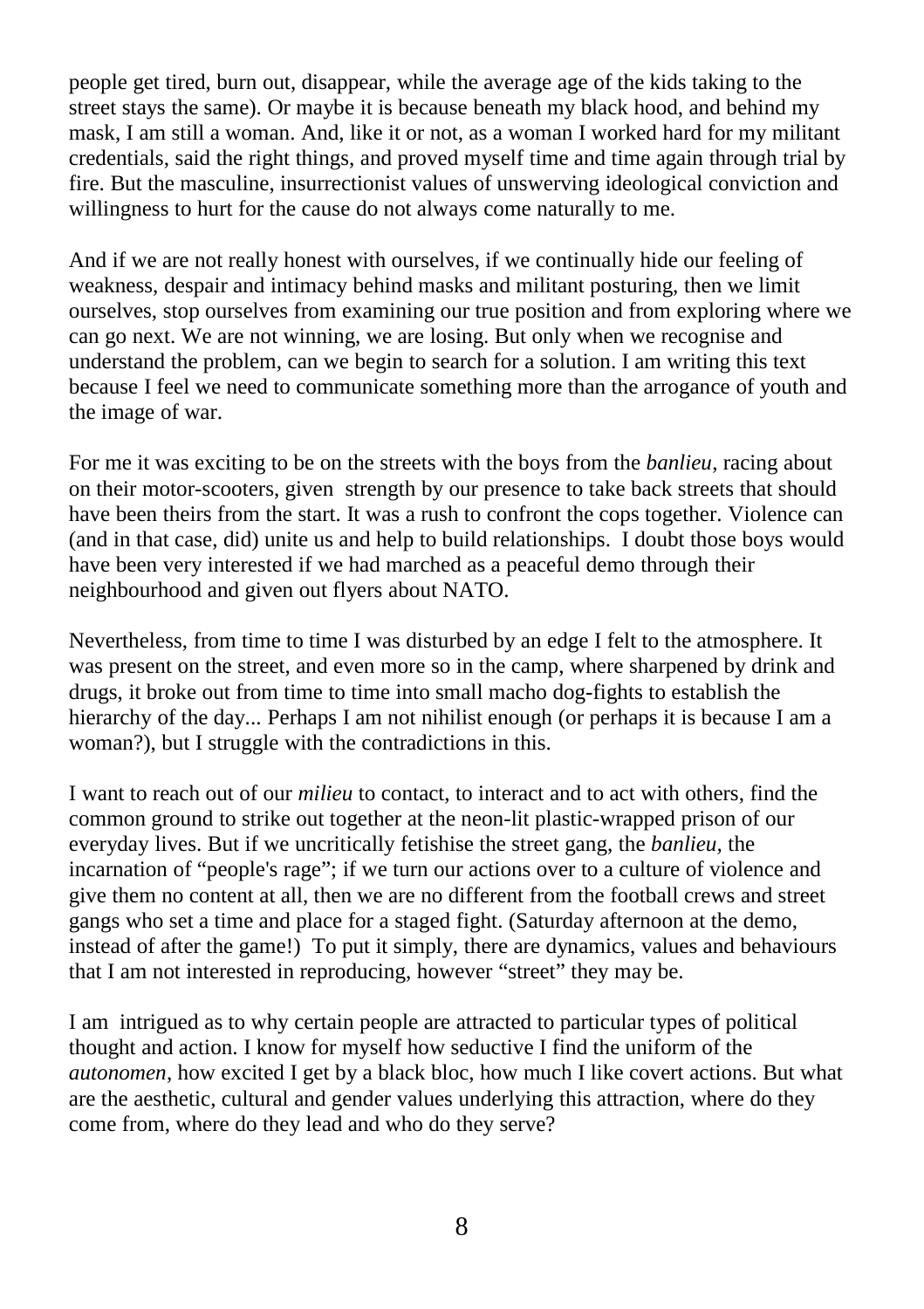I am not suggesting that we leave behind the path we are on, not at all, only that we follow it with great care and consideration, understanding what it does to us. We need to constantly deconstruct how we respond to our acts, how they change our relationships to other people, what we personally and collectively need to do to go through with certain acts and how that affects us and our relationship with and attitudes towards others.

Violence – whoever is using it – has repercussions on the psychological health not only of those who are at the receiving end but also of those perpetrating violence, for whatever end, whatever ideology. I have no feeling for pacifism as an ideology. What I do feel is a need to help us fight militantly for longer and with greater personal and collective health. To choose a path of violence at great personal and collective risk means choosing a security culture whose inherent qualities are exclusion, paranoia, unspokenness and a complex of relationships in which important parts of your life must be kept hidden and not shared. This leads to tension and other feelings (jealousy, insecurity, not being valued). It is a path where you sometimes have to treat people not as you would treat your comrades but as faceless enemies with faces. This is not easy. And I believe it takes a great toll on us: on how we view others, and on how we view ourselves.

I am scared that voicing these doubts and questions will mean I am rejected. But such "un-warlike" values as empathy, ambivalence, reflection, and anchoring our behaviour in the personal and the real, are political too. So I will risk rejection and I will write. I hope that this text will be understood as self-criticism, and not as an attack. I hope that some of these ideas may find fertile ground to generate debate: to shatter our images and look at the substance beneath.

We are living in interesting times. Resistance is becoming more and more evident, in the face of the ecological, social, political and economic crises that are rocking the world, and it seems that States and corporate powers no longer even try to cover up the true face of capitalism, war and social control. Change (one way or another) may well be inevitable, and we will probably have to struggle through it, like it or not. In this context, I write with hope, out of the desire to look for some answers to the question asked by Greek friends, still riding high on the revolt of December 2008:

*"and after we have burnt everything? what next...?"*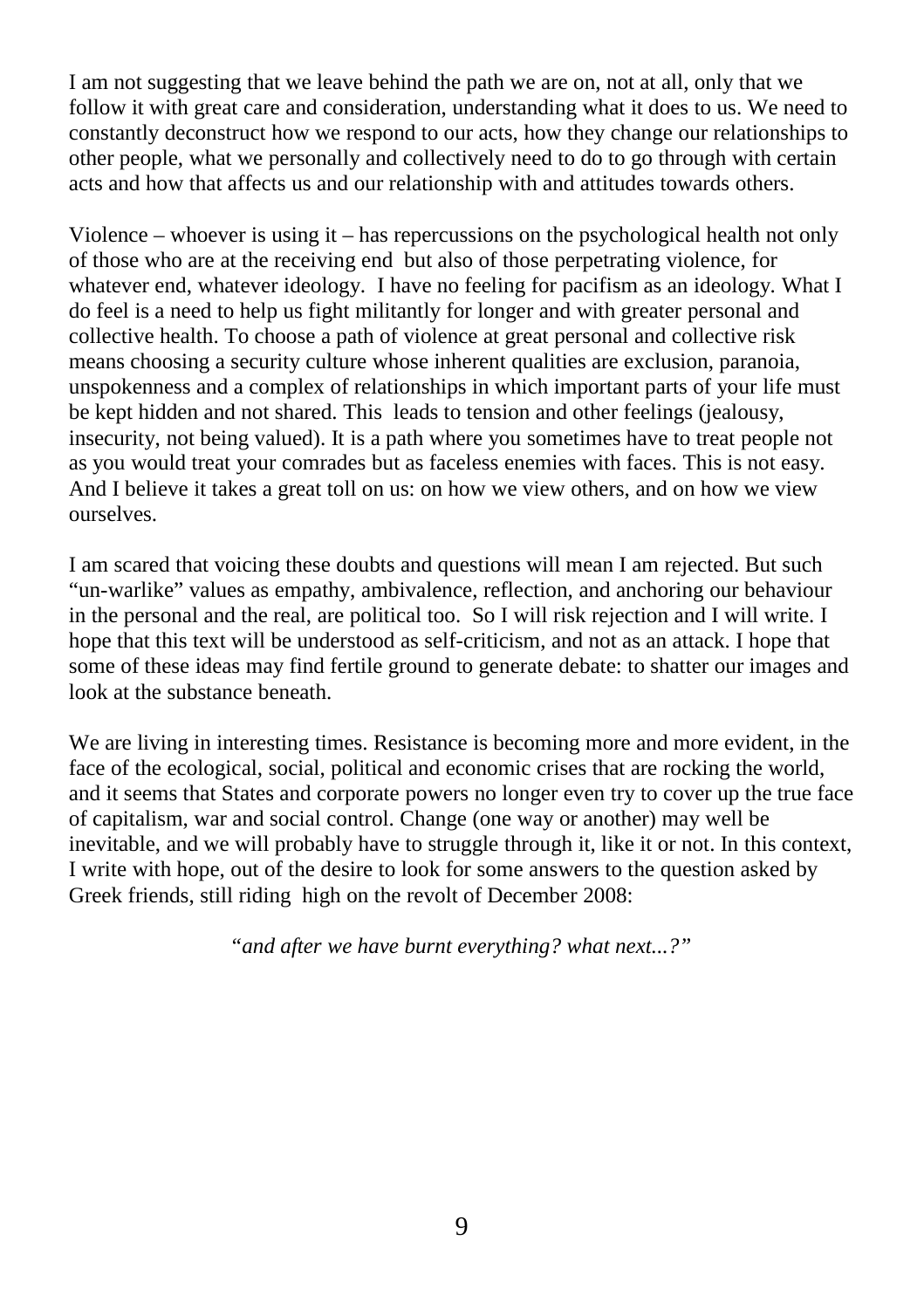# interlude...

*This text, like the extracts from responses that follow, is written in the first person, as though they were the thoughts of one person and the responses of a series of others. In fact these people do not exist. All the texts contain many different voices merged together from different languages, countries and political cultures. The first is taken mainly from conversations after the 2009 anti-NATO convergence in Strasbourg and extracts from other writings by different people at different times. The responses are compiled from conversations and correspondences with people who had read it.* 

*These texts are presented as a collective project, but there is not really a group or collective behind these writings. There was no meeting or common project to create these ideas. Many, but not all, of us whose opinions and ideas are expressed here were in Strasbourg in April 2009, and probably all of us have crossed paths at some time, behind banners and barricades, or in the squats and free-spaces of Europe. What we all share is a need to generate and participate in debates around the actions that took place in Strasbourg against the NATO summit.*

*This way of writing was chosen to break free from the political polarities that shape our thinking about an idea or approach. Writing in this way was an exercise that required a level of trust and acceptance of the ideas expressed that is unusual in a political culture which tends to validate or dismiss an argument according to the ideological position that we perceive lies behind it. The doubts and questions raised by people who had experienced different parts of the actions in Strasbourg (over the full four days, not only on the Saturday) and who came from different, countries, contexts, genders and experiences of struggle were, of course, varied and at times contradictory. We chose to treat them not as incompatible positions, but as internal doubts, questions, contradictions and ambivalences, which could potentially be part of the same movement or even coexist in a single mind.* 

*This way of writing was chosen to break the dynamic that turns questions or critiques into a threat. The variety of ideas expressed means that there is unlikely to ever be any consensus on these texts. There is no absolute position here against which we must defend ourselves or our actions.* 

*Thinking about how to present these questions was a slow and difficult collective process, which is why they are being published more than three months after the events in Strasbourg. However we think the issues raised will continue to be relevant for a long time, and we hope that the way they are written will help to create open thinking and discussion about actions, dynamics and relationships in the context of our struggles for freedom...*

*These texts were published on Indymedia in July 2009*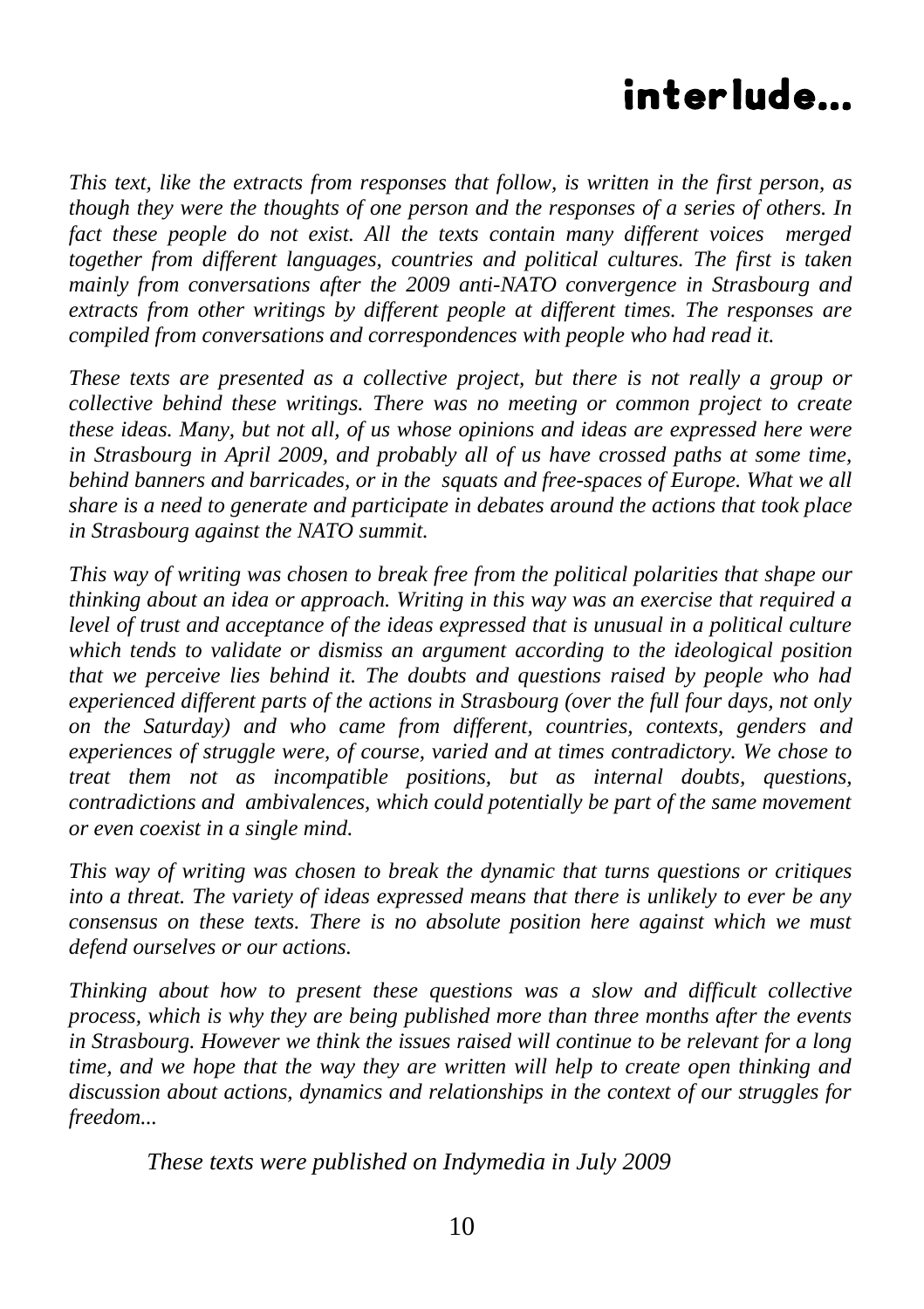## responses (selected extracts)

« I went to fight the NATO-Summit in Strasbourg filled with hope that it would really clash. I longed for strong gestures of resistance. Something that would express, through our presence, that our struggle is against the entire system. And clash we did... Even though it can make us all too aware of the deficiencies of some of our daily struggles; even if it doubtless involves an element of political deceit and spectacular illusion, it is impossible for me to deny the pleasure and strength I derive from these moments where we get out of control. Where, for a few minutes, or a few hours, *en masse*, we break out of the hegemony of "we can't change anything anyway".

Even so, my experiences around the Europe-Bridge in Strasbourg on Saturday, left me feeling somewhat uneasy and frustrated. The police strategy seems to have been to isolate the demonstration, and with it the "black bloc", on an industrial wasteland, an island reachable only via a few bridges, on a road to nowhere. From this point of view, their strategy worked. Despite the efforts of the blockade groups in the morning, the inner-city stayed peaceful and quiet. As I walked through the city centre later that afternoon, I passed delegations and convoys of NATO cars moving, unmolested, through the streets, and I could not help feeling that we might have been able to create much more useful chaos away from the expected battlefield.

So I was interested to read your text, and find ways to frame my questions that do not fall into the typical "the black block works with the police" type of denunciations. Some of the things you said disturbed me though, so, to keep the debate moving, I have written you an answer.

First, I think it is important to stress that the actions taken on the demonstration on Saturday – the smashing of cameras, banks, the hotel Ibis, the border post, and other tools of domination - were not disconnected from the presence of NATO in town. These actions drew a link between NATO policies and the banks and corporations, and the State institutions and military industrial complex that surrounded the summit. They aimed beyond the NATO celebrations, at the global security architecture NATO is designing to deal with to the increasingly frequent uprisings and direct actions that are emerging in response to the "crisis" of the capitalist and post-colonial system.

The outrageous deployment of police forces and the challenge laid down by French and German States when they implied that everything was under control and nothing would happen raised the political stakes: it gave added meaning to showing that whatever the number of cops, helicopters, controls and propaganda to scare the population, things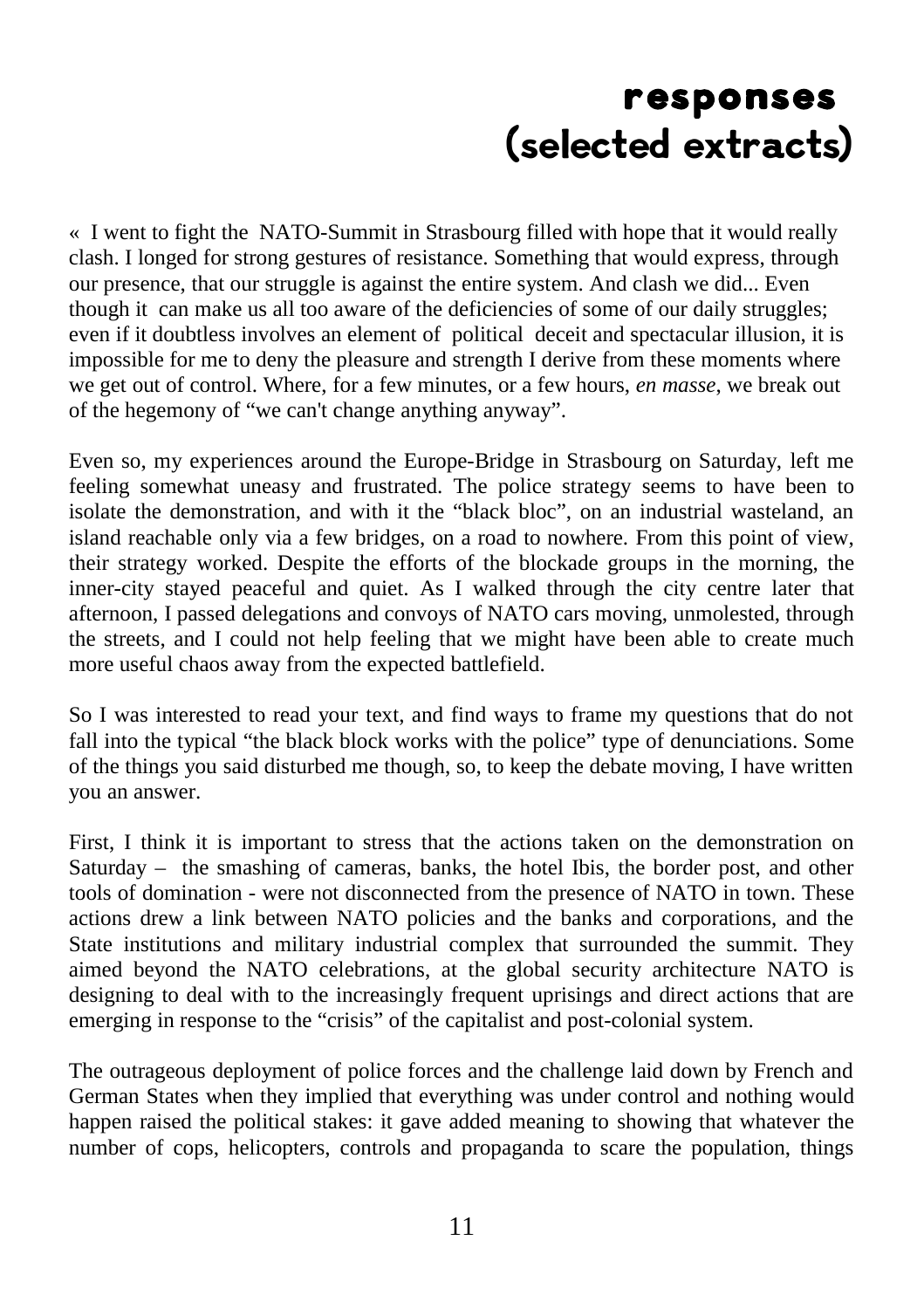could still get out of control, and new links and alliances could still be made...

It was a risky bet, and it paid off this time. That does not mean that it is always the most appropriate thing to do to come up against the cops, in direct combat, where they are concentrating their forces. It is important to be unpredictable, and not to fall into rigid patterns of behaviour. (...)»

\*\*\*

« (...) As you talk, in your text, about a "we", it seems important to be clear about what this refers to. As vague and contradictory as this "we" may be, it seems to me to refer to amorphous groupings with an anti-authoritarian basis, that aim to go beyond the State, capitalism, and patriarchal and post-colonial oppression, using direct action and attacks, building autonomy from these institutions, without the dogma of non-violence. That is one way of describing it, there could be 2000 others. As this "we", a kind of "revolutionary international", is not a party, and does not have any fixed or formal existence, we can feel more or less part of it as we chose, and we can define it or perceive it in different ways. Some of us refer to a "we", interconnected on an international scale, through networks, organisations, travels, actions, strategical discussions, friendships and romance... Others will have difficulty to recognise a "we" beyond more restricted and contextualised local connections. Some of us will find it easy to feel part of a movement and to share a common history. Others will be far more reticent to create a "we" out of such a heterogeneous and divided whole, without more precise political definition. (...)»

\*\*\*

« Your text seems to create the false impression that there was one black bloc in Strasbourg, more or less organizing as a group, made up of collectives and individuals who recognise that label to describe themselves, and who would recognise a common history based on that tactic. But the "black bloc" is not a group. It is an over simplistic term that, in a given moment, encompasses groups that may otherwise endorse very different political visions and strategies for confrontation. It is always important to remember that attending counter summits and participating in black-bloc-style tactics is only one of the forms (and often not even a central one) of the political action that these people are involved in. A lot of people who could be considered to have been part of the "black bloc" in Strasbourg participate daily in struggles, forms of autonomy and spaces in many other ways. Also, there are many other people who might identify with riot tactics, but who make the choice not to come to counter summits like Strasbourg. Some people may indeed have a sense of a common history and a political line that can be traced back through the multiple and varied appearances and communiques issued by the "black bloc" during the past decade and even before. However, many of those who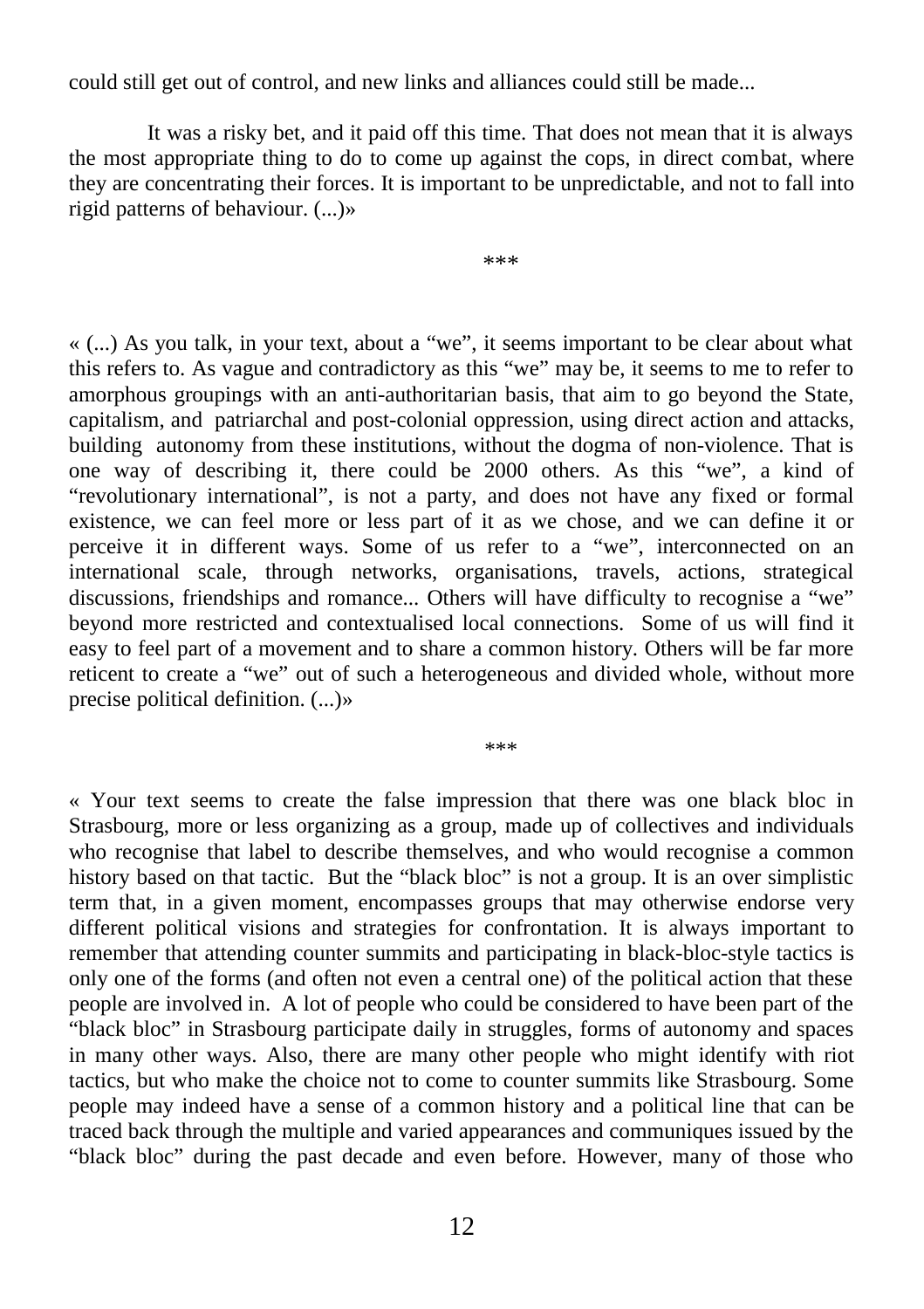chose these tactics in Strasbourg or elsewhere do not represent themselves as black bloc and even criticize the concept and its posturing as an identitarian trap and a media label, that mostly risks alienating people with whom it might otherwise be possible to share these types of actions. In that sense, there was no unitary coordination of "black bloc" tactics in Strasbourg, just smaller or bigger groupings and re-groupings based on affinities of many kinds: people who prepared for a certain style of action in a specific context, using connections based on diverse affinities(...).

It is particularly important not to enclose ourselves within the black bloc identity now, because this diversity of people sharing confrontational tactics is likely to increase. The so-called "crisis" that you talk about means, above all, a readjustment of capitalist domination, in which the social situation and levels of control will get harder; and with it, let's hope, also the resistance. Diverse groups and movements are already creating a resurgence of illegal and confrontational tactics, such as kidnapping their bosses, threatening to bomb their workplaces, economic blockades, "auto-reductions" (mass shoplifting or non-payment of bills), occupations, sabotage and militant demonstrations, as part of their daily struggles. In Europe (and notably through NATO and the convergence and coordination of security policies), armies and police are collaborating and preparing to move against social movements in the explicit expectation that things will intensify and more people will bring their rage to the streets. This context is going to challenge our strategic cleverness, our capacity not to fall into arrogant vanguardist, messianic and identitarian dynamics, and our ability to keep and create connections from inside the social movements, with all their complexities, diversity of tactics and contradictory debates.(...) »

\*\*\*

«(...) In the context of Strasbourg, your self-guilt in saying we "used" the demonstration is misplaced. It is true that we made it more confrontational, and we contributed to making it impossible for the people who would have enjoyed to march peacefully through an isolated industrial wasteland or to try to negotiate their way through the police lines to do so. But those of us who joined the peace march with masked faces, dressed in black, with the will to confront the summit and its protectors in actions as well as words, were not a small minority: we were several thousands. The march was also "our" march.

During the G8 in Genova in 2001 and on other occasions, many people from the "black bloc" lived in "social-democratic" and "pacifist camps", in order not to be directly repressed and isolated by the police. By comparison, even if a lot of people unfortunately were not interested in contributing in any way to the organization, the Strasbourg camp felt much more like it was "our" camp. Many of the people in the camp were anarchists or other revolutionaries, and this offensive position was reflected in a lot of the actions coming out of the camp over those days. This struggle is also our struggle,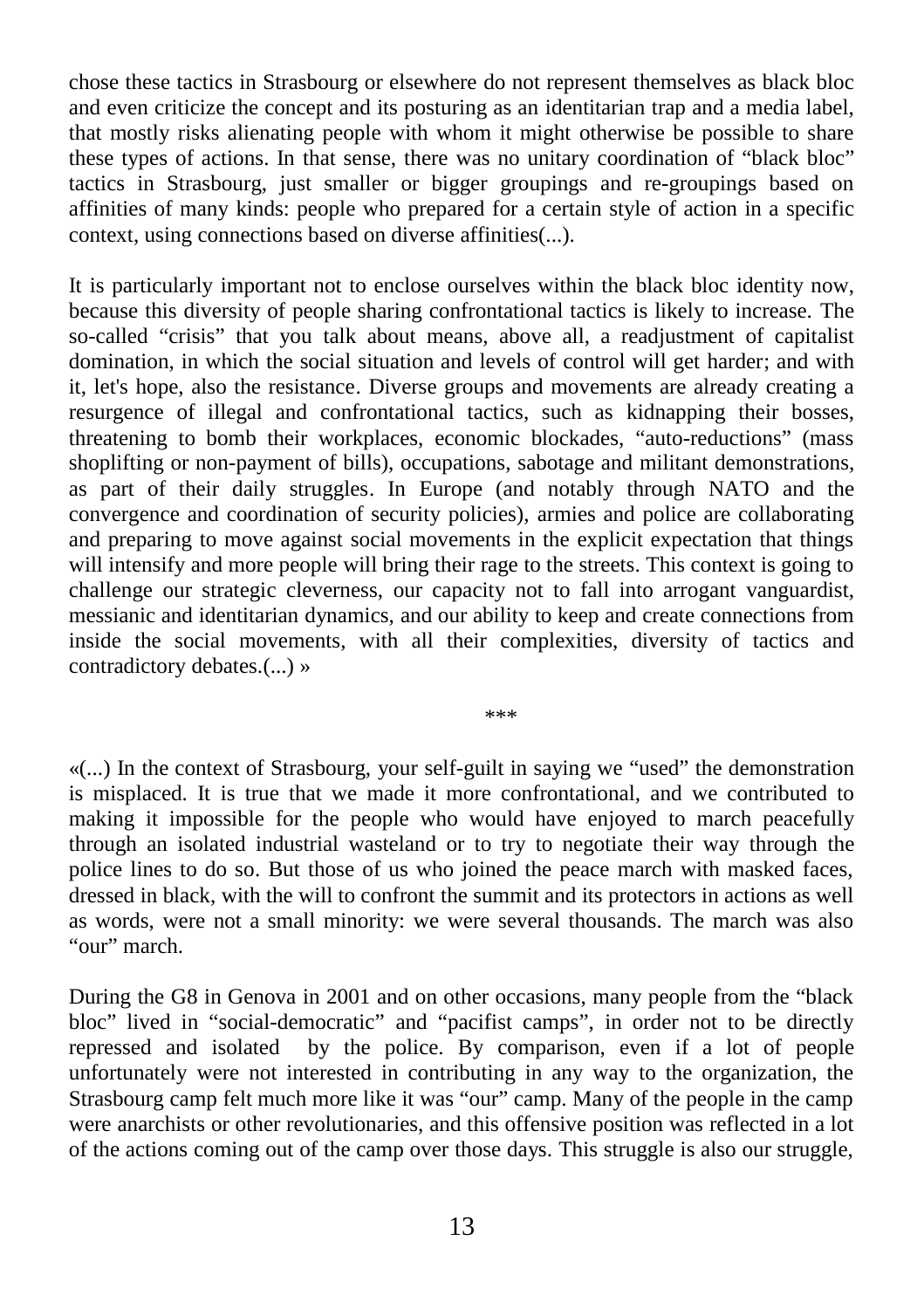and a good part (much more, I felt, than at past summits) of the people present at the demonstration were either actively involved in confrontational tactics, or at least passively supported the more militant actions that took place. (...)»

\*\*\*

« It is interesting that, when you talk about the arson at the hotel, you wonder whether it was worth risking someone being hurt for our actions. Asking this question in such a generalised way disturbs me. In fact, a lot of the actions we do, (as with many other less political things in life) mean taking that risk. When we take a stand against militarism and social control we are taking on some of the best resourced and most brutal military and public order institutions in the world. Every time we take our critique to the streets, especially if we do not restrict ourselves to passively parading, there is a risk that we, our companions, the cops, or someone else might get hurt, arrested or emotionally impacted by the events of the day. Any participant in a demonstration should be aware that whatever our actions, there is always the risk that we will be attacked by the police (who did not hesitate to gas and beat up non-violent demonstrators that same morning in Strasbourg). However, the situations we are willing to create and the risk we are willing to take on in each context should never be considered self-evident and beyond question. Our ethics, the levels of repression we will have to face, and the support we can expect to receive depends on it.

This is a deep and complex issue, but maybe we can try to approach it by breaking it down into "simpler questions". For example, it is possible to say that there is an obvious difference, in terms of relationship to risk, between those of us who choose and prepare for this fight (such as ourselves or the super-protected cops who aim to block us or attack us), and the passer-by or fellow protester who have not chosen these tactics and are not prepared for violent conflict. It is not the same to risk hurting a cop during an action, or even willingly attack them when they block our way, as to risk hurting someone who was there more or less in the wrong place at the wrong time. That does not mean that hurting a cop can be considered an interesting political aim, in and of itself, unless we seek to simply reproduce and reflect the punitive logic of the State.

What it does mean is that decisions and courses of actions that turn our protest spaces into conflict zones require careful consideration. Having diverse blocks in a demo, divided according to the tactic of choice, has sometimes worked quite well in the past. As has using different moments for different types of demonstration. On the other hand it is politically meaningful to have physical conflict coming from everywhere and not being isolated in a separate box. It's also tactically more effective as it is far more difficult for police to contain the chaos, and because it can allow many more people to participate and feel part of conflict. And then there are always the unexpected and spontaneous moments that boil over, with differing success, and which can change the cards on the table despite the best laid plans of mice and men. However, in all these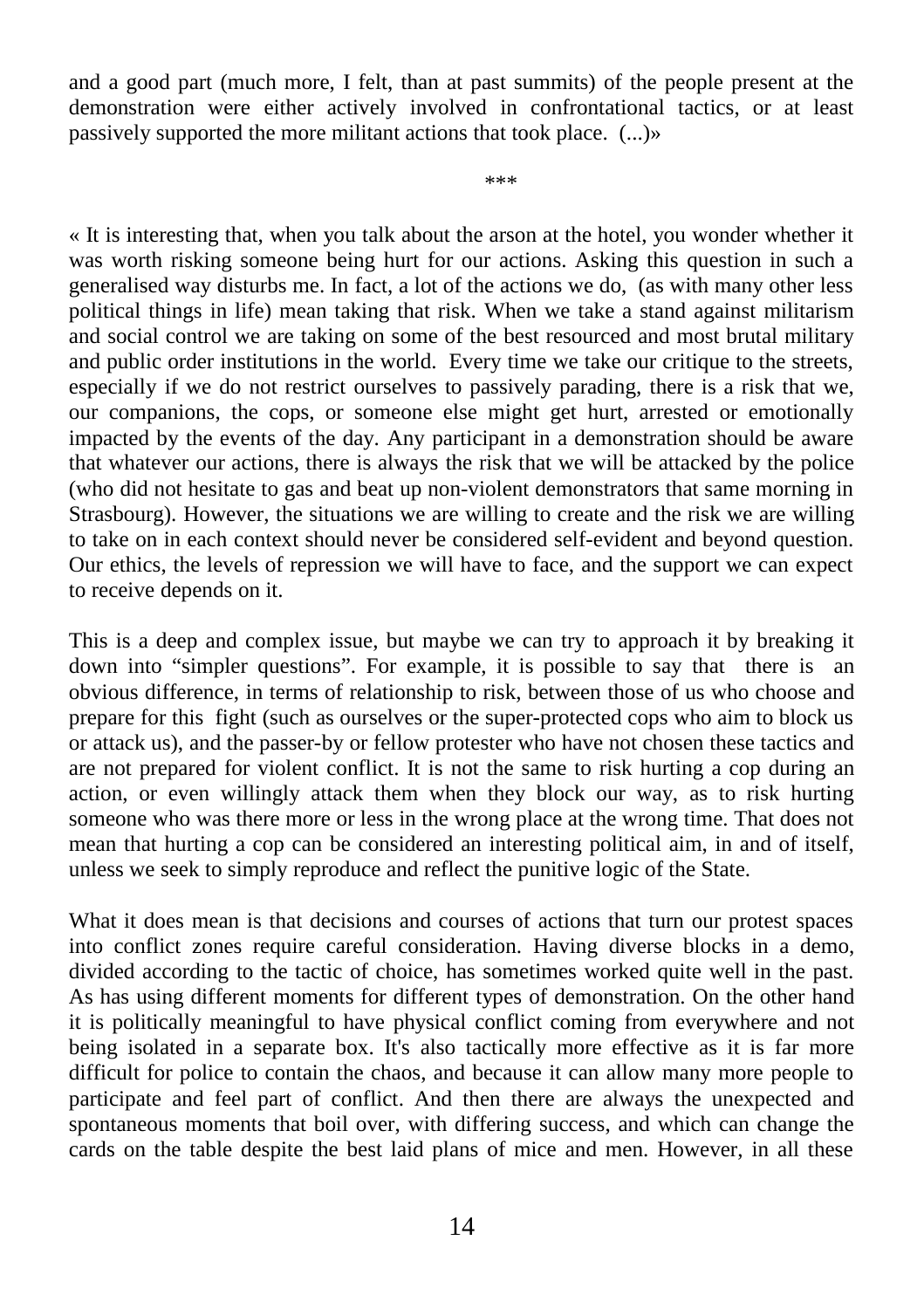cases, the fact that we reject the political forms of the traditional left, with their empty speeches, pointless demonstrations and persistent avoidance of conflict, that should not also mean that we abandon basic solidarity, which includes protecting the people who are on the same side as us but who do not want to assume such high levels of risk and repression. »

\*\*\*

« At the Rostock anti-G8 demonstration in 2007, I had to make the heartbreaking decision between going with the black bloc or staying with my close friend who had recently broken his back and could not join in for fear of damaging his spine, and because he was psychologically traumatised by the fact that his body, which had previously been strong and invincible, had now failed him. I went on the black bloc. But it was not an easy choice. It made me realise that our capacity to physically engage in the confrontational parts of the social war is fragile. It reaffirmed the need to search for some kind of long-term radicalisation of our struggles that goes beyond the creation of pseudo-military ghettos or playgrounds for twenty-something revolutionaries. Sometimes it feels like for a 25 year old black bloc activist, being 40 or being physically incapacitated seems far away, improbable or just downright embarrassing. But if that is the case, it seems even more inconceivable that they will reach that age and still be involved in militant struggle.

Risk levels are not simply a question of political ideology. Someone facing jail for other actions, people living without papers, parents with children, or even my grandma may chose to go on a demonstration but try to stay out of trouble. We should not paralyse ourselves and our actions on that basis, because they will never please everybody. However, it is not necessarily "counter-revolutionary" to look for ways in which communities of all ages and backgrounds can come together to fight, and work together to understand our strengths and weaknesses, break barriers, and protect each other against a common enemy.

In terms of our material resistance, we have made some advances in this direction through the collective structures we have developed over the years – legal support, medical teams, collective kitchens, transport infrastructures, camp organisation, communications (such as independent media), and trauma support... These are proof of our capacity to learn from our experiences and grow as a movement. As long as they don't become separate services but remain active in the creation of political content and aims, they are part of our strength. In the light of the Greek rebellion, in a context of growing social discontent, I think the use and proliferation of these self-organised structures is going to become increasingly important."

\*\*\*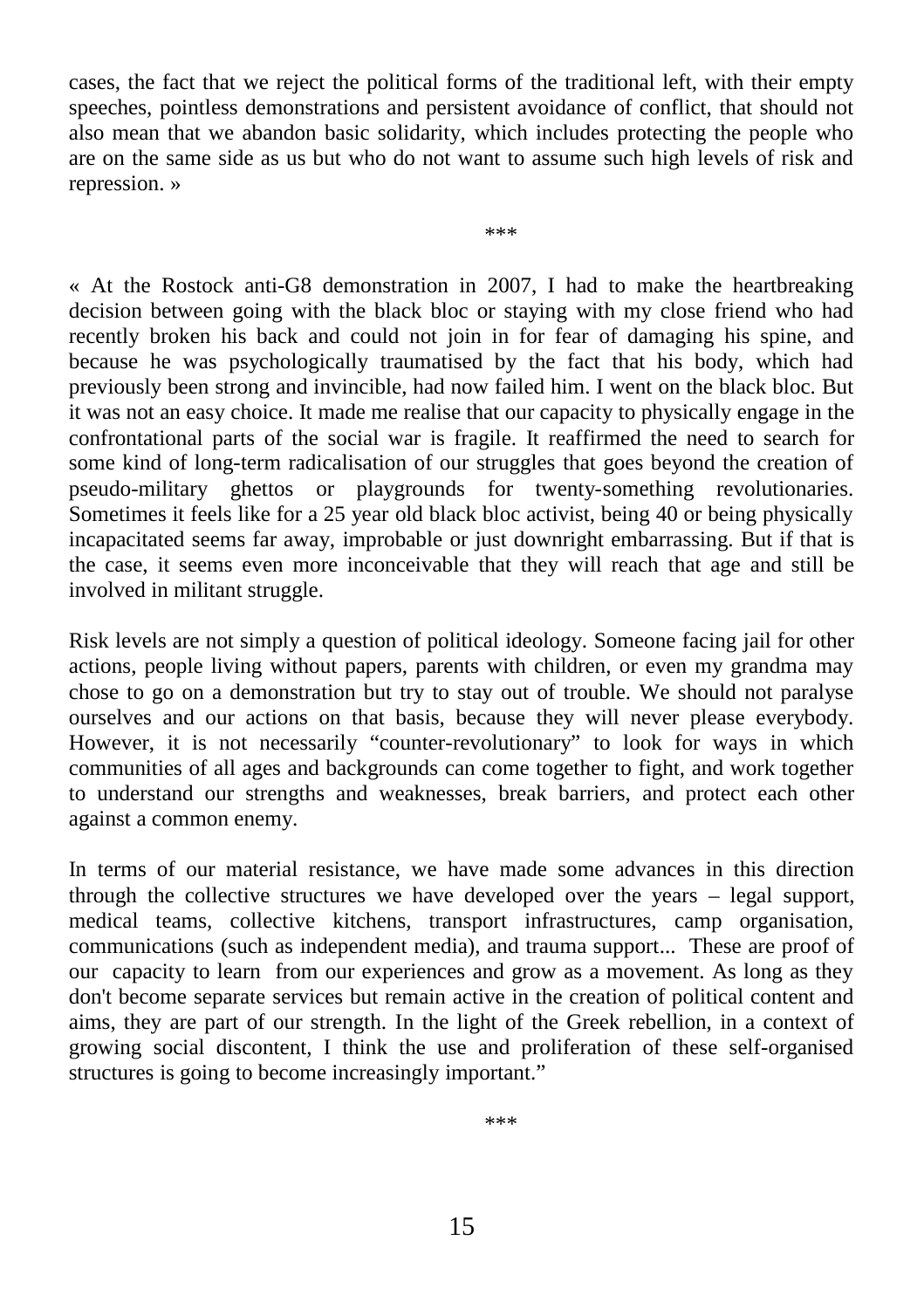«(...)In your text, you describe a trap, a paradox, in which the emphatic critique of the alienation of the capitalist "desert" may, in the end, lead to an abstraction of our struggles that empties them of any immediate meaning or tangible aims. The messianic projection that focusses on the distant final aim of a globalised insurrection tends to establish a way of thinking that disregards any in-betweens, processes, concrete victories, demands or specific struggles as boring and necessarily part of a reformist agenda that in the end will only preserve social peace... It is sometimes as if any partial and specific improvements to our lives are suspected of setting back the collapse of the system.

By finding reformist citizenship in almost all forms of dissent, we end up forgetting all their more conflictual aspects, their strengths, and their potential to evolve, and this leads us to drastically reduce the possible forms of action and alliances available to us. In my opinion, a revolutionary process should, on the contrary, take an interest in other doubtlessly fragmented and incomplete resistances, which can, nevertheless, transform the lives of the people involved. We should understand the forms of radicalisation that these resistances might undergo and how they can link in to a wider perspective. We often need starting points, issues to anchor our resistance, walls to tear down, and small, specific victories... There are many examples of large movements that kept themselves going using this double dynamic. Perhaps some of the most well known include the trajectory of the road protest movements in the UK in the 1990s that moved from singleissue struggles and victories in the field, to a more global anti-capitalist dynamic; or the way the Italian autonomous movement in the 1970's managed to link specific demands and struggles for housing, working conditions, refusals to pay bills etc. with a global revolutionary vision, and, to an extent, managed not to place one in opposition with the other.»

« Turning the tactics we adopt to respond to a particular situation into an identity has been a constant problem within parts of the "anti-capitalist" movements: We started to use drum bands (such as the Infernal Noise Brigade in the USA or the Samba Band used on J18 in London in 1999) as a tactic to increase the tension in the atmosphere and outsmart the police by moving crowds, where sound-systems in vans were not flexible or quick enough. Later, people got involved who had not participated in the political/tactical thinking, and the idea was formed that samba music was radical and revolutionary *in and of itself*, whatever the Samba groups did during the demonstration. The same thing happened to the Clowns... the original clown army idea - whatever you think of it - was at least based on political and tactical thinking, not on idea that clowns are revolutionary whatever the context. It is maybe easier for us to see the abstraction of a tactic from its aims and context in these examples, because we are more critical of the initial tactic, but the same can sometimes be said of more confrontational methods such as wearing balaclavas, burning garbage bins or smashing windows. (Some readers

\*\*\*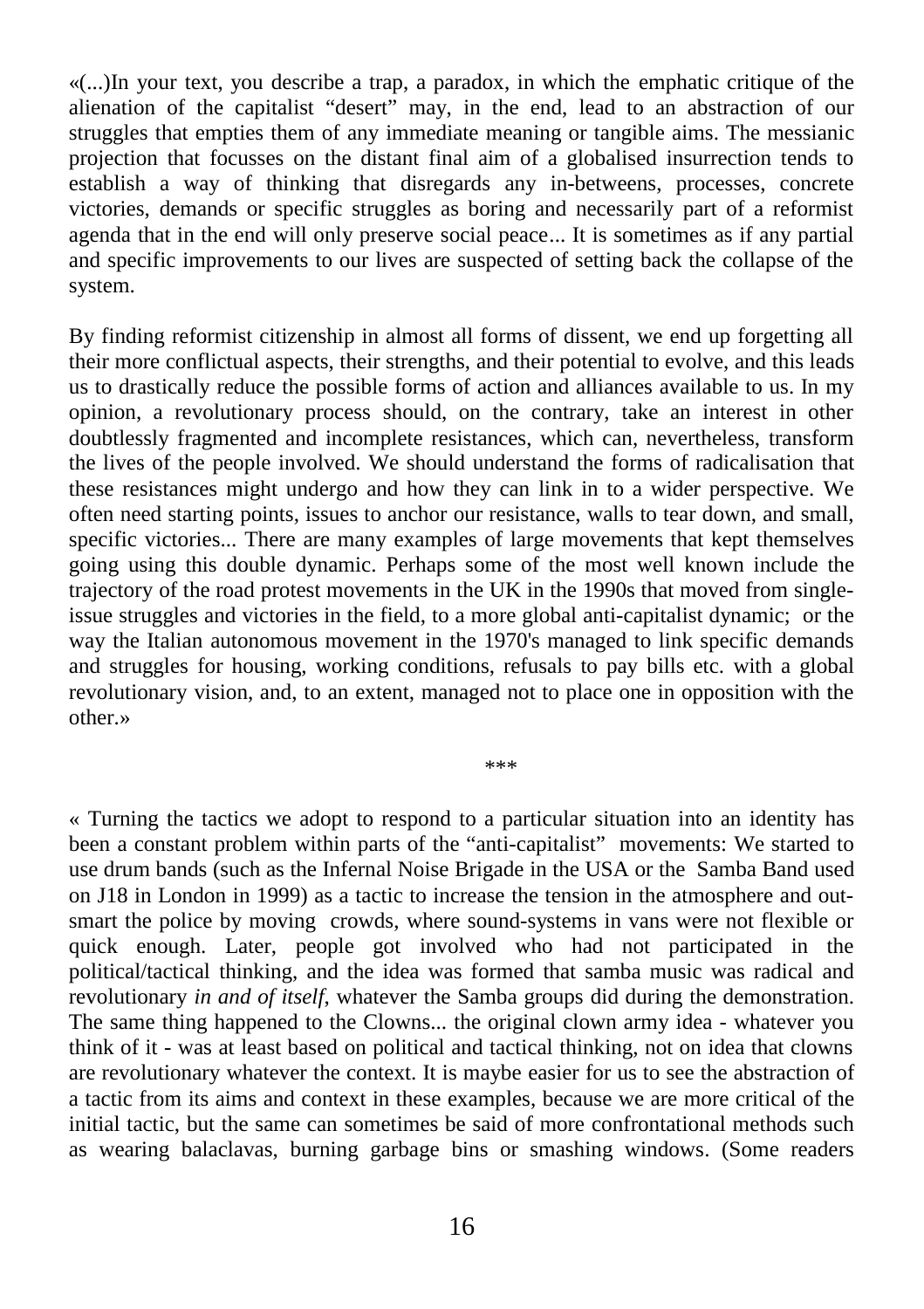perhaps remember the 4am black bloc that left the Retterlich camp during the 2007 G8, and went out to burn garbage and build barricades in a tiny village miles from anything? I was there, it was deeply depressing!)

But I think that, despite the obvious criticisms of certain postures and gestures, they nevertheless do offer a way to deal with our fear and not give in to it, at a time when there are good reasons to be afraid, and we want to overcome that fear and be able to act.

I am very critical of the current tendency in capitalist society to promote and instrumentalise a victim mentality as though it were the only path to truth. As though recognising domination must, necessarily, cut us off from possible forms of fighting back in a strong and autonomous way. As though our struggle should, paradoxically, only structure itself around our weakness. Of course, we know, and there is no question, that the fetishisation of physical and martial strength is, at best, proto-fascist. But I believe it is necessary from time to time to take a deep breath and to try to seriously believe in our capacity to act, and to be strong and big and wild. That said, for me it is also vital to keep the capacity to laugh (in the privacy of my own head, and amongst ourselves) at our war-like posturing. For me there is a fundamental difference between starting from a position where we believe that it is necessary to go beyond our fears, while being able to laugh and not take ourselves too seriously, and having an uncritical approach to these same, warlike attitudes.

I have seen many new people (of all genders) join our 'gangs' and drop straight into these 'macho' roles we use to overcome our fears. Often they learn to position themselves in the power structures we create (and which all too often mimic the power structures we wish to defeat) and they immerse themselves in the hero culture of the "urban guerilla warrior". (Other examples of this hero culture from our scenes include the "d.i.y. Supersquatter" and the "intransigent political intellectual"). They learn these social roles from the older anarchists and autonomists, who may or may not have a more critical approach to the use of these persona, but who rarely make these criticisms clear or explicit.

Young men are perhaps more likely to uncritically embrace the process of "competing militancies" that is rewarded by social status in our scenes. I suspect this is because (just like in other patriarchal value systems) they probably have most to gain from it. The promotion of political violence plays, sometimes in the extreme, with behaviours that feed off and feed into social conditioning around gender and power, and, to be frank, we run the risk of creating monsters! (...)»

«(...)It is not totally true to say that the black bloc only works in "closed and paranoid groups". Perhaps in Strasbourg, where there was a more marked "affinity group"

\*\*\*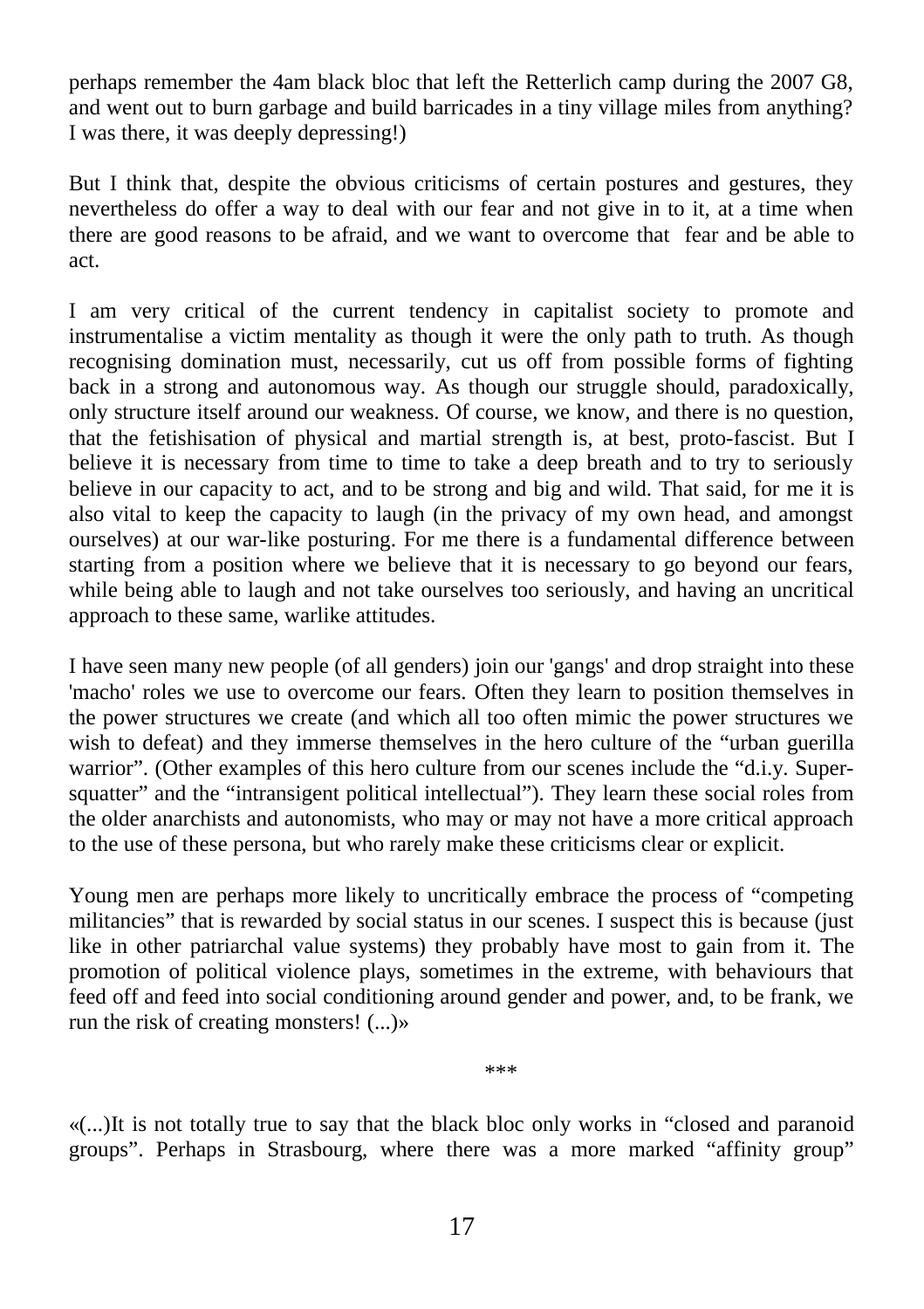structure, it was more true than during "spontaneous" riots, as seen for example, in some social struggles in France in recent years, where it has sometimes been quite easy to meet and act together in the heat of the moment. But even in the black bloc in Strasbourg, I know that people who didn't know each other worked together spontaneously on some action or another. An illustration of this is the Thursday demonstration with the people from the local housing estate... Paranoias and closed groups do exist, but they exist in part because of the police, and the probability of infiltration and arrest, at least when dealing with certain types of action. This should not prevent us from actively trying to maintain much more accessible spaces and forms of struggle, but any attempt to be more open and honest and raise questions and reflections about things we do not usually talk about must take place in this context: just as both your text and mine must be written anonymously!

It is therefore difficult to find space for debate in which we don't risk creating splits and disassociations or revealing our weaknesses and other information that could be useful to our enemies. Criticisms, especially self-criticisms of "violence" are hard to hear. They come at a time when we are bombarded constantly with a strong condemnation of any means dubbed "violent" used in confrontation with State and economic violence. We hear over and over again that "violence" is a dead end, that it's contradictory, that it will just attract repression... States are trying to define any action that might weaken those in power as "terrorist", and to create a dividing line between acceptable, non-violent demonstrators and the "evil hooligans", "*banlieue* savages" or "anarcho-autonome". It is therefore crucial to keep our options open, maintain a variety of tools for struggles and not be reduced to being "totally harmless". In this context it is logical that we focus on defending the possibilities for and necessity of using violent tactics when necessary. In the face of attacks from all sides, it is natural that we are reluctant to add new doubts. But perhaps we can also hope that "benevolent" critiques from within the movement could help to bring us closer to people who often keep their distance after hitting an intransigent ideological wall.

In this tense atmosphere of sometimes justified paranoia we should not allow ourselves to be painted into corners. There are very few meetings or assemblies in our circles where we haven't taken sides, where we are free to discuss the complex relationships to and thoughts we have about what we do; where we can express the passion and drive as well as the doubt and the sense of futility. We are quick to condemn and quick to label in our desperate hunt for identity and strength, and in this context, most of us are very careful what doubts we will admit to having, because we *do* believe in confrontation, and we *do* want to participate in social war, and we don't want to be excluded from this *milleu* of militants, where one incautious admission or question could have us tarredand-feathered as a pacifist or a traitor.

However, this radical one-upmanship often proves to be counter productive, if the idea is to overcome our fears in the long term. A high percentage of people quietly disappear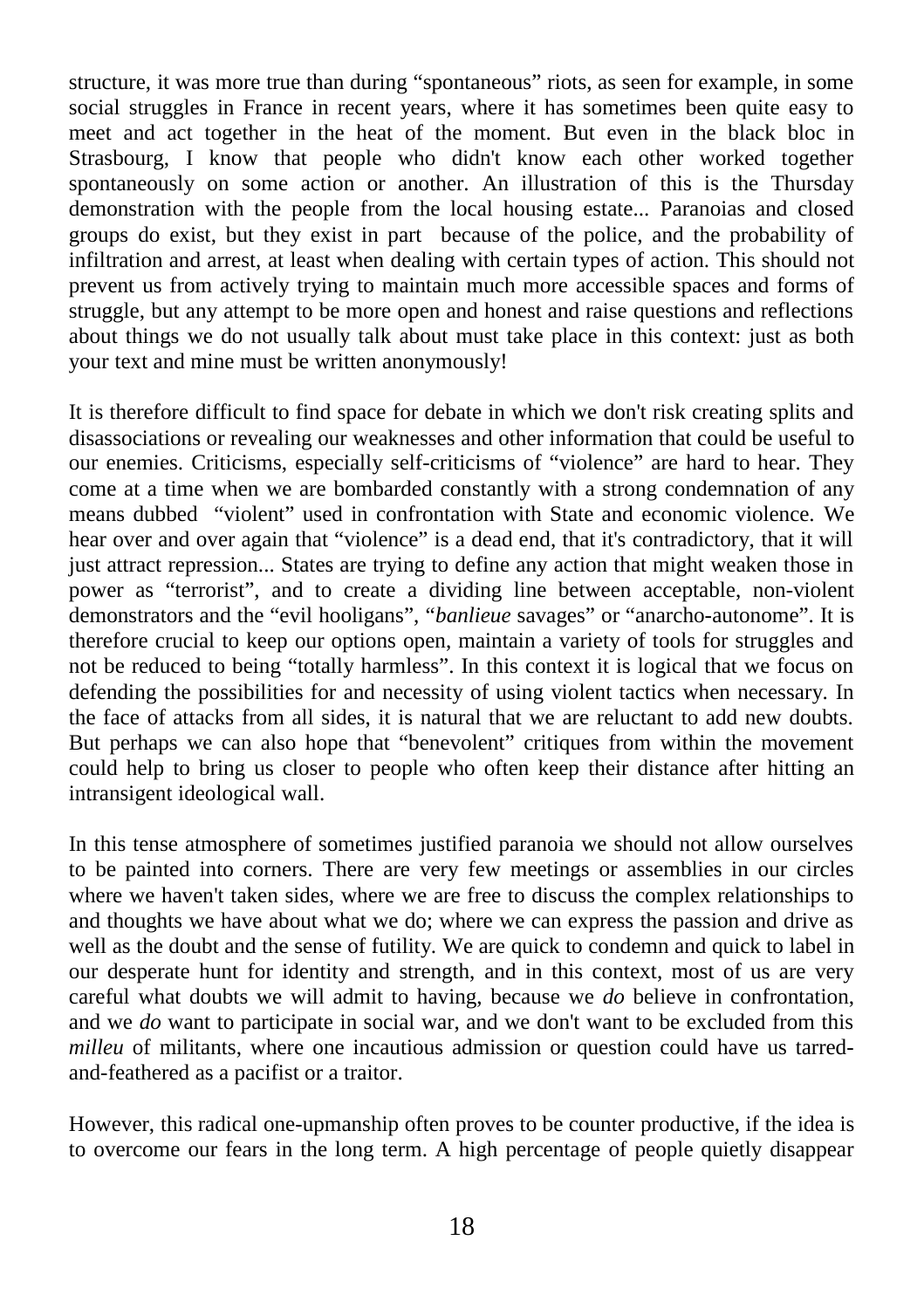from our movements all over Europe. Too many people burn out or give up with their first taste of real fear or repression. This is what can happen when we push our rhetoric beyond what we are really capable of assuming in our actions, and deny or bottle up our fears instead of pushing through them. Until people still talk really big, but increasingly there are mysteriously often not enough people available to follow through with a plan on the night.

Turning the rhetoric of the "world civil war against life" into action means more than simply recreating a momentary image of the glorious, exiting heroic parts of war, like a Hollywood movie. Strategic lucidity demands that we don't simply crystallise our struggle in a series of spectacular, climactic moments, but that we also consider the complexity of steps, preconditions, and encounters that allow these resistances to exist and give them meaning. Without denying the reality of social war, we cannot hide the fact that an increase in violence does not only bring seeds of emancipatory intensity. It also leads to all sides of the conflict closing themselves into sterile and vengeful dynamics. Most wars are, in a large part made up of a lot of boredom, stupidity and random cruelty; often punctuated by fear and even death... These *evidences* are no more emancipatory than they are attractive and we should neither glorify them nor turn a blind eye to them.

However, we could doubtless paralyse ourselves with self-criticism if we seek too much coherence in our actions, instead of trying to give them most leverage. We're born into a politically individualistic environment with a low sense of collective commitment and collective beliefs, and little faith in the possibility of a revolutionary process, or an alternative social system. But if we manage to rebuild some kind of persistent involvement and strength out of our post-modern fragility, without falling into some of the religious and ideological traps of past revolutionary movements, we may find the subtle balance necessary to keep going in the long term and to avoid the massive burnouts, desertions and side-changing experienced by previous generations. (...)»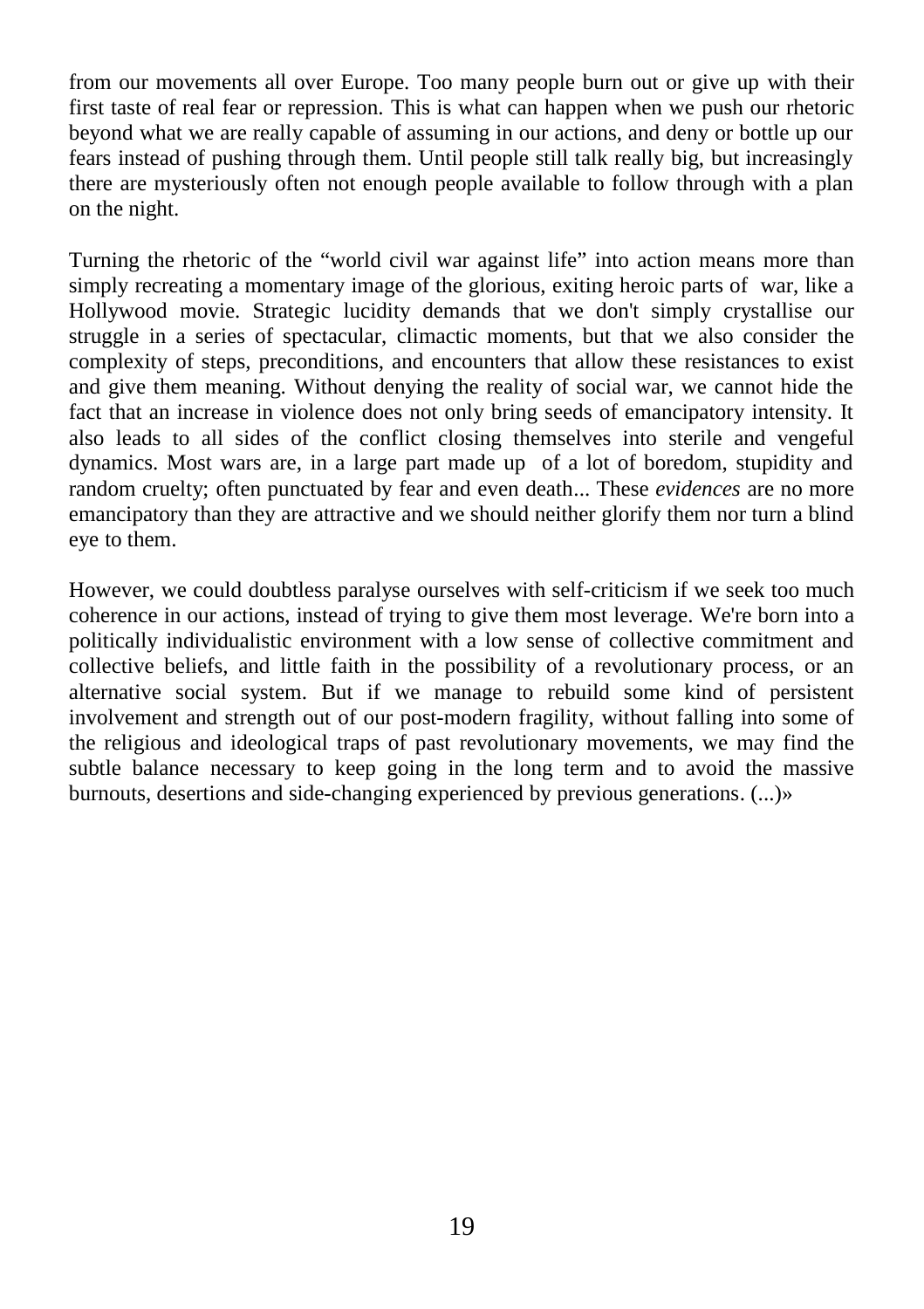

*his is a communiqué produced by "a few 'rioters' from an affinty group that took part in the black bloc". It was published on April 8th 2009 along with a "flurry of worthy quotes" taken from the media coverage of that took part in the black bloc".* It was published on April  $8^{th}$  2009 along with a "flurry of worthy quotes" taken from the media coverage of the NATO summit. We thought it was interesting to include it as a comliment *the texts published here. It is also available as a brochure in French, together with the media quotes at http://infokiosques.net/spip.php?article684*

\*\*\*

« *L'insurrection désoriente les partis politiques. Leur doctrine, en effet, a toujours affirmé l'inefficacité de toute épreuve de force et leur existence même est une constante condamnation de toute insurrection* »\*

Franz Fanon *Les damnés de la terre*,

[The Wretched of the Earth] 1961.

### "Otan en emportent les black blocks"

### (Black Bloc communiqué, Strasbourg anti-NATO, April 2009)

\* Insurrection disorientates all political parties. Their doctrine, has indeed, always affirmed the ineffectiveness of any test of strength a their very existence is a constant denial of all insurrection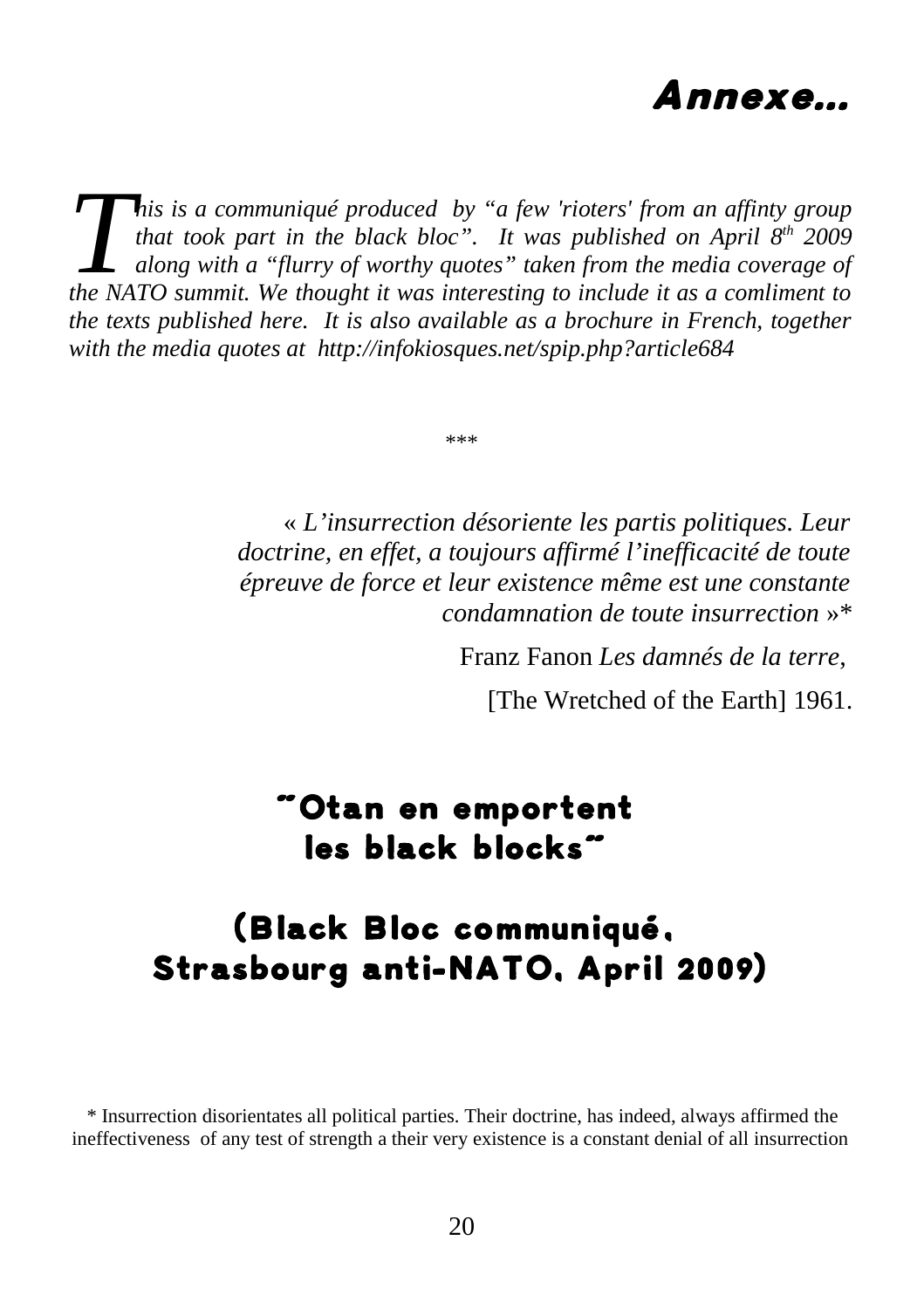- 1. Events in Strasbourg were relatively easy to predict and probably unavoidable. Nevertheless, as in the aftermath of every counter-summit where people have had a good riot, the great and the good on both the left and right cry foul. Accusations fly that *someone* must have let the rioters get away with it or incited them. Some even go so far as to suggest that *someone* Machiavellian was the organising mind behind their actions. All political parties, even on the far-left, are suddenly competing to become the mouth piece for the most disgusting securitarian discourse. Explicitly or implicitly they regret the powerlessness of the police in the face of riotous acts. Finally it is always the same old story, an idea that is, at heart, shared by all of them, from the UMP to the Socialist party, from Attac to the National Front: it is impossible that people could be angry enough to start a riot themselves. These people must have been manipulated in some way.
- 2. We repeat what was already said in July 2001 following the riots in Genoa during the G8 summit: we don't need leaders to provoke us to revolt and struggle. On Saturday  $4<sup>th</sup>$  April 2009 in Strasbourg, if we broke shop windows; if we set fires in buildings that serve the State and capitalism, (border control point, banks, a petrol station, tourism office, Hotel Ibis, etc.); If we destroyed video cameras and advertising hoardings; if we attacked the police, it is not because an occult organisation told us to do so, but because we deliberately chose it ourselves.
- 3. If we were able to act in this way, it is not because the police allowed us to, it is because we were several hundred, or even thousands: the infamous "international black block"! It is because the cops are not totally robots, they are human and they can feel fear too. The police probably could have tried to stop the riots faster, by shooting more at the people than just gas, baton rounds and concussion grenades. However, even in the Sarkozy-esque democracy of France today, it is not yet the done thing to kill demonstrators. On the  $8<sup>th</sup>$  April 2009 Luc Chatel declared that "the government's priority was to ensure no one died". We are not yet a sufficient threat to their regime for that.
- 4. If we only acted in poor neighbourhoods around Strasbourg's industrial port it is because we lacked the strength or finesse necessary to reach the town centre. The police and the army were fiercely protecting the infamous red zone (the town centre and the bourgeois areas of the city). However, no one can seriously believe that we would not have been a lot more formidable if we had made it to those richer neighbourhoods. Despite the media hype, only institutional or commercial buildings were attacked, in the poor areas, things belonging to the local population were left untouched.

Our fight is against power, not against those who suffer as a result of power.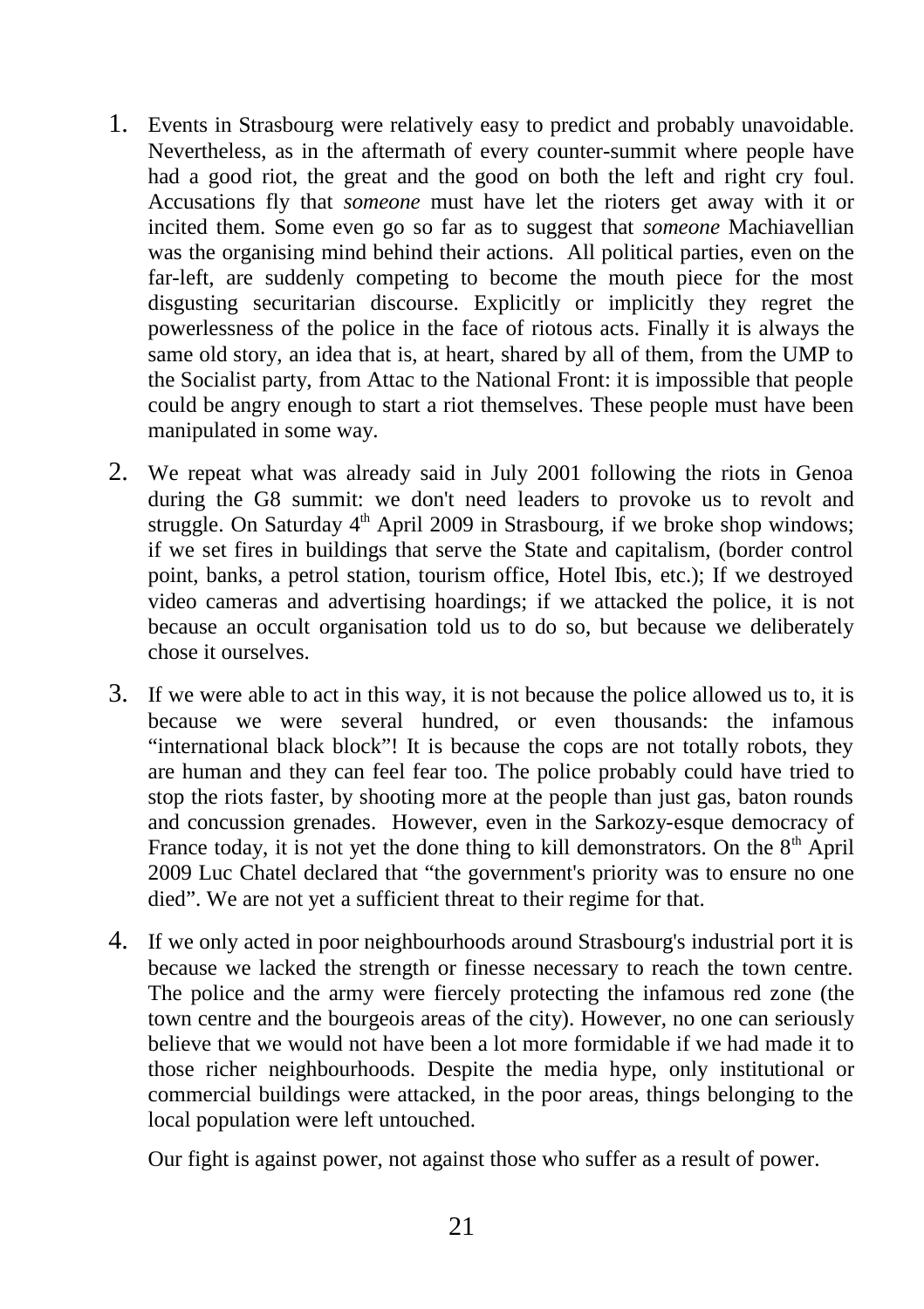5. The press and politicians try to portray the black bloc as nihilistic and bloody vandals. But the praxis of the black blocs are not limited to acts of destruction (just as our lives are not limited the black bloc, which is just a momentary and contextualised form of protest.) Black blocs practice mutual aid and complicity with all demonstrators in confronting, defending ourselves, and running away from the cops.

In a riot a spontaneous and anonymous solidarity is created, authentic in the sense that no gesture requires anything in return. There are are two worlds that oppose each other in their choices and behaviours: on the one side the determined demonstrators who are here because of their convictions, desires and rage, living truly and freely. On the other side, cops under oath who are here out of a duty to orders and money, who are paid to repress and trained to think as little as possible about what it is that they do (the risk of them resigning would be to high).

- 6. We are all concerned by what was discussed at the NATO summit in Strasbourg. The post-colonial war led by the Western superpowers, and their internal war against the "enemy within" make us sick. Social control, management of migration flows, reinforcement of the police, improved intelligence and registration of the population... that is what we rose up against.
- 7. Those in power aim to continue the imposition of capitalist democracy on everyone as the only possible form of social organisation. Despite the shitty lives we live, despite the tottering of the capitalist empire in recent times, revolutionary perspectives seem so far away that we can only even imagine them with difficulty. And yet, the deeply counter-revolutionary resignation or our times is not an inevitability. It is a big challenge to manages to emancipate oneself from capitalism, through struggle and mutual aid, and that emancipation cannot coexist with capitalist and state power.
- 8. Knowing that another world cannot be possible without the total collapse of the globalised capitalist democratic system; knowing that "all the dominant classes will continue to defend their privileges to the bitter end with dogged perseverance and energy" (Rosa Luxumbourg, What does the Spartacus League Want? 1918), it seem to us that sowing the seeds of chaos and destruction (to cite the sensationalist terms used by the media) at the heart of this world of oppression and social control is not so problematic. In fact, it seems to me that it is not nearly enough.

There is no possibility for revolutionary transformation of this world without a tangible power struggle. It is the task of the dominated to build new bases for social life with out waiting for the consent of our dominators.

9. Recent years have been dotted with uprisings that have clearly worried those in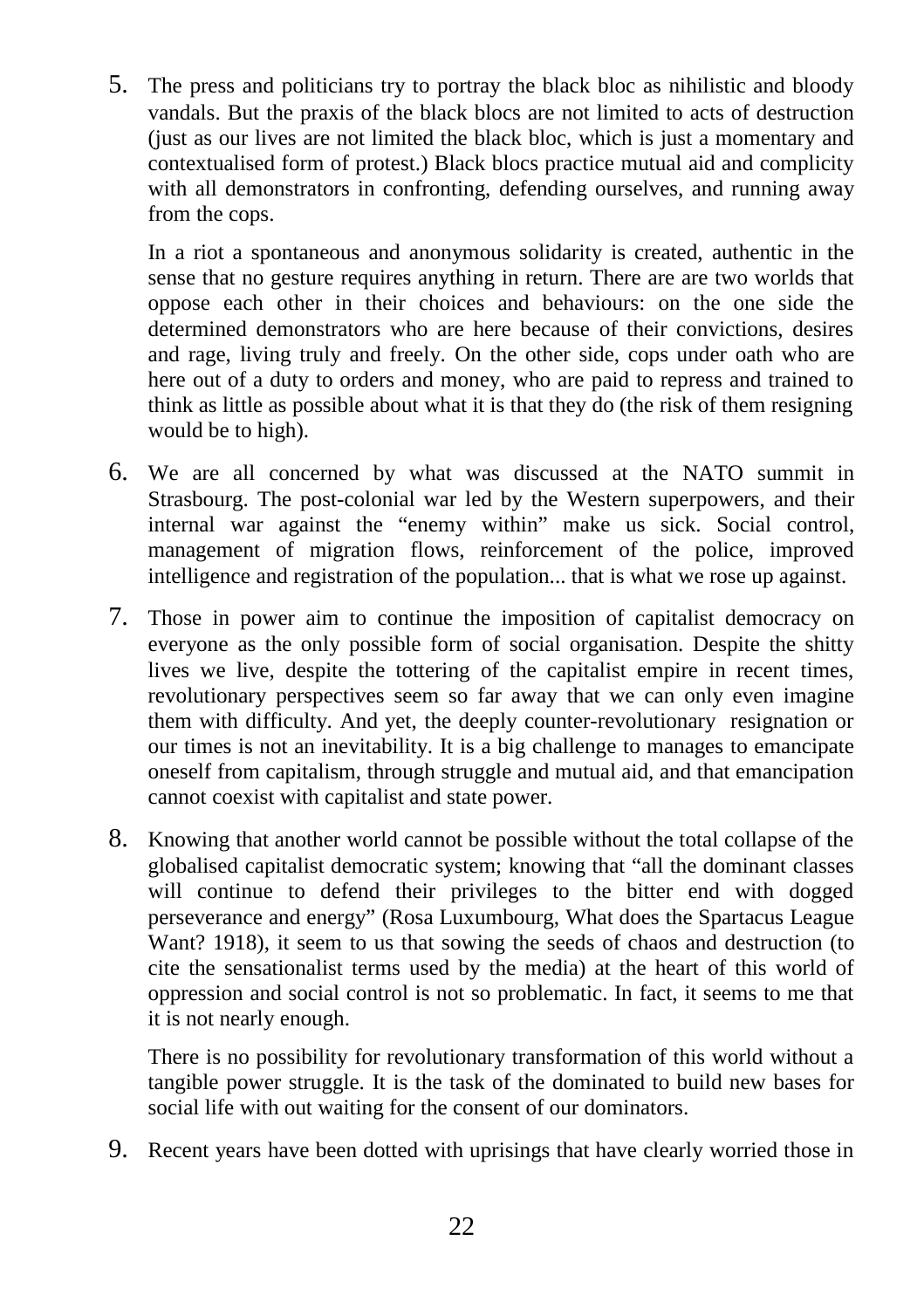power: riots in poor neighbourhoods in November 2005, the anti-CPE movement in spring 2006, anti-Sarkozy riots around the presidential elections in 2007, the high-school student mobilisations of 2007-2008, and lately the French state expressed their growing concern over the Greek uprising that verged on insurrection.

Just as with the Black Bloc in Strasbourg, the media focused on how young these movements were, as though trying to reduce revolt to a generational phenomena (with all the condescending remarks along the lines of: " just you wait, in ten years, you will have forgotten all that and you will be resigned to your fate like the rest of us").

We believe that there is an inherent danger in this attitude that needs to be overcome. An insurrection (not to mention a revolution) cannot be undertaken by the youth alone. Like the class struggle, it should be transversal and lived by all, beyond differences of age, skin colour, gender, trade, etc. In full consciousness of the dominations and oppressions.

10. Although we are clear that overthrowing power will take more than being content to peacefully demonstrate, however many millions of people we may be, we are equally aware that a few thousand people attacking the police and vandalising state or capitalist property will not be enough.

If we were several millions it might look a bit better. All the technologies of repression and control might be not enough to contain the generalised rage.

But until then, what we do is put in place and spread common practices of resistance, specific kinds of solidarity and forms of struggle that are illegal and have a revolutionary perspective... A full kit of ideas for bringing an end to the old world with its technologies from a future that is already rotten.

Somewhere in France,  $8<sup>th</sup>$  April 2009

A few "rioters" from an affinity group that was active inside the Black Bloc on the 4<sup>th</sup> April 2009 in Strasbourg.